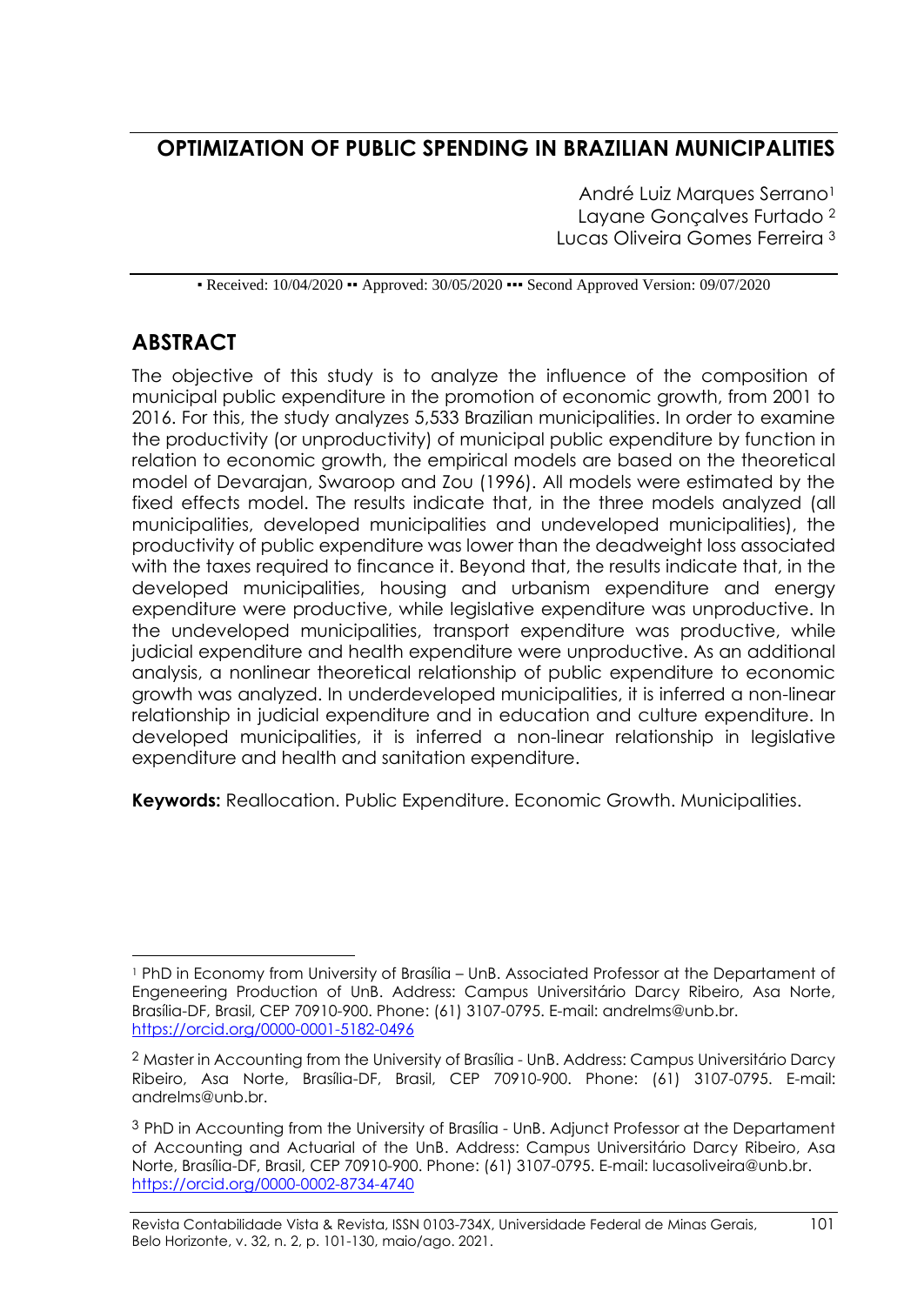# **OTIMIZAÇÃO DO GASTO PÚBLICO NOS MUNICÍPIOS BRASILEIROS**

### **RESUMO**

O objetivo deste trabalho é analisar a influência da composição dos gastos públicos municipais na promoção do crescimento econômico, pois a classificação da função dos gastos permite avaliar o perfil do município frente ao crescimento econômico. Para tanto, o estudo analisa 5.533 municípios brasileiros no período de 2001 a 2016. Com o intuito de examinar a produtividade (ou improdutividade) dos gastos públicos por função municipal em relação ao crescimento econômico, os modelos empíricos se fundamentam no modelo teórico de Devarajan, Swaroop e Zou (1996). Todos os modelos foram estimados pelo modelo de efeitos fixos. Os resultados indicam que, nos municípios desenvolvidos, foram produtivos os gastos com habitação e urbanismo e com energia, e foram improdutivos os gastos com a função legislativa. Nos municípios não desenvolvidos, os gastos com transportes foram produtivos, enquanto os gastos com as funções judiciária e saúde foram improdutivos. Como análise adicional, examinou-se uma relação teórica não-linear dos gastos públicos com o crescimento econômico. Nos municípios não desenvolvidos, inferiu-se uma relação não linear dos gastos com as funções judiciária e educação e cultura. Nos desenvolvidos, inferiu-se uma relação não linear dos gastos com as funções legislativa e saúde e saneamento. Os resultados desta pesquisa corroboram as evidências apontadas no modelo teórico fundamentado. Diante desses resultados, sugere-se realocação na composição dos gastos públicos municipais brasileiros com o objetivo de alcançar uma maximização da contribuição de cada gasto no crescimento econômico.

**Palavras-Chave:** Realocação. Gasto Público. Crescimento Econômico. Municípios.

# **1 INTRODUCTION**

Given the current Brazilian economic context, it is possible to observe that a debate is developing about the directions and proposals of fiscal policies capable of promoting the solvency of the public sector and the stability of the public debt. The main motivation stems from the unsatisfactory fiscal results and the upward trend of the public debt in recent years (Cardoso *et al.*, 2018).

To control the evolution of the Public Debt/Gross Domestic Product (GDP) ratio and the deterioration of federal public accounts, the enactment of the Fiscal Responsibility Law (LRF), which limited expenses and indebtedness, stands out. Another highlight is the approval of Constitutional Amendment No. 95/2016, whose main objectives is to reduce Brazil's economic instability through the adoption of individualized limits for federal primary expenditures for up to twenty years. Additionally, the discussion of the social security reform stands out, as a way to combat the fiscal imbalances arising from the pressure of the social security deficit and to counter the Brazilian demographic trends of the next decades (Giambiagi & Sidone, 2018).

In this scenario, there is an increasing demand for decisions that involve reduction and more productive allocation of Brazilian public spending, because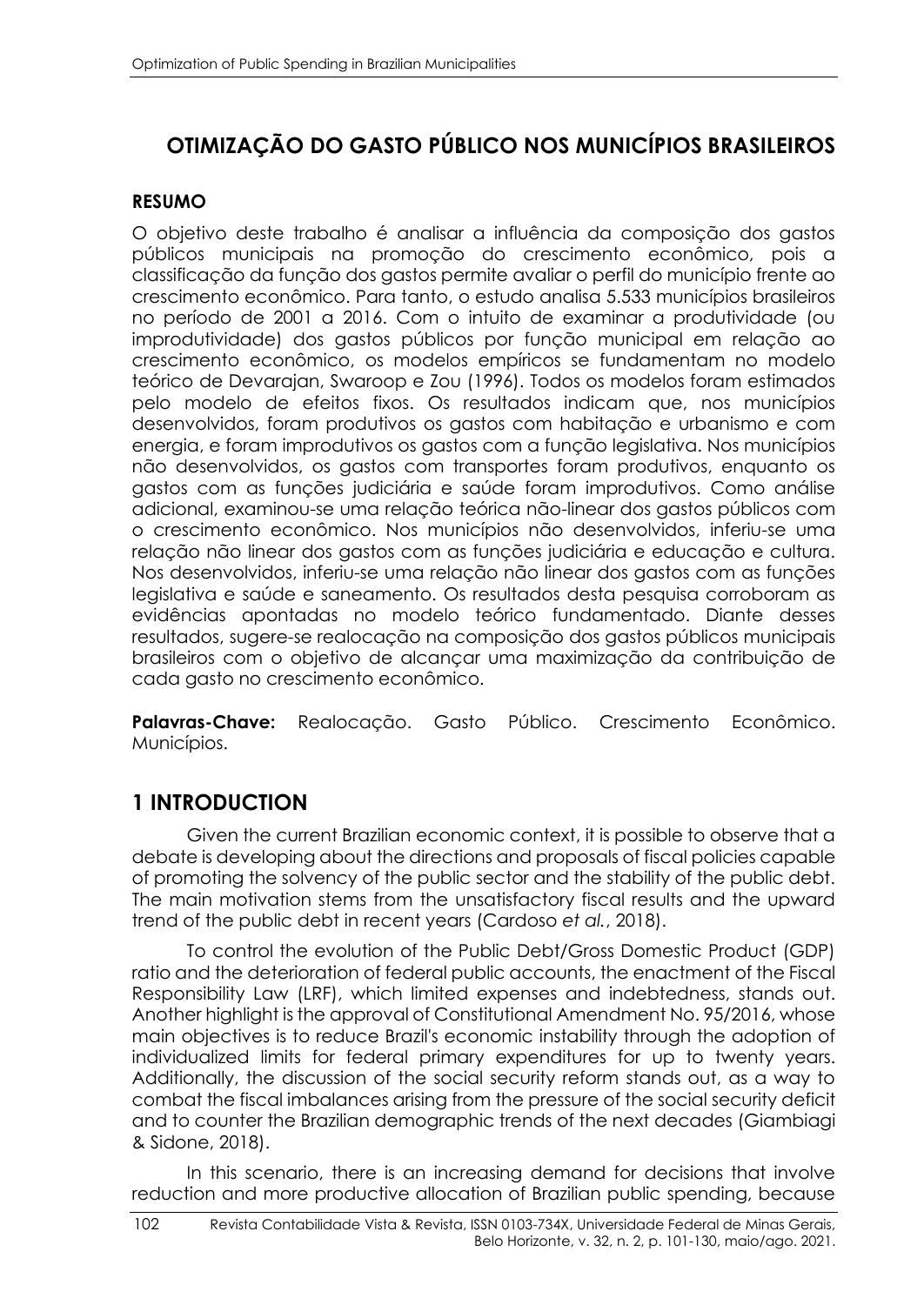these are resources consumed by government strategic actions, recorded in the public budget, and that therefore constitute government fiscal policy instruments (Araújo, Monteiro & Cavalcante, 2010; Giuberti & Rocha, 2015; Neduziak & Correia, 2017).

In making such decisions, several questions emerge: Is it possible to promote economic growth even when high levels of public debt prevent the government from increasing the level of public spending for several years? Is it possible to promote economic growth by reallocating components of public spending? Given the aging of the Brazilian population and the consequent increase in spending on health and social protection, is it possible to decide which expenditures should be prioritized in the coming decades?

The significant public participation in the economy keeps the debate about these issues alive in the field of public finances. In summary, both public spending and economic growth are relevant to decision making, because the interpretative analysis of its variables shows the productivity of a fiscal policy on economic growth, enabling decisions capable of contributing to a more productive management and allocation of public resources. (Araújo, Monteiro & Cavalcante, 2010; Giuberti & Rocha, 2015; Sousa & Paulo, 2016; Neduziak & Correia, 2017).

Several studies have analyzed the impacts of fiscal policy on economic growth from an analysis of the productivity of public resource allocation in relation to growth (Aschauer, 1989; Barro, 1990; Cândido Júnior, 2001; Souza, 2007; Rocha & Giuberti, 2007; Souza et al., 2010; Divino & Silva Júnior, 2012; Sousa & Paulo, 2016; Neduziak & Correia, 2017; Lupu, 2018; Yilmaz, 2018).

Thus, this study proposes to analyze the following central question: How does the composition of public spending in Brazilian municipalities, based on the functional classification of public expenditure, promote economic growth? Based on this question, the assumption defended in this study emerges, which considers the possibility of promoting economic growth through the reallocation of municipal public spending (without increasing the level of spending).

Thus, such reallocation may be configured as an economic lever capable of influencing the current low-growth environment in Brazil. Moreover, it is considered the possibility of assisting in the decision-making process with regard to spending cuts or reductions in the coming decades, by showing the composition of public spending and highlighting the unproductive ones. In addition to this introduction, this study presents the theoretical framework in Section 2; the methodological procedures in Section 3; the results in Section 4; and the final considerations in Section 5.

# **2 LITERATURE REVIEW**

Initially, the concepts of productivity and economic growth are basic in this context. Productivity is defined as the relationship between products and inputs (Farrel, 1957). The more products are realized with the use of a given quantity of input, the more productive it is (Lovell, 1993). In the public sector, productivity has the same meaning, productive public spending being that which delivers the most products to society with the use of certain inputs. In other words, productive public spending is that which, in the productivity function of the private sector, has a direct effect on the growth rate. There is empirical evidence that spending on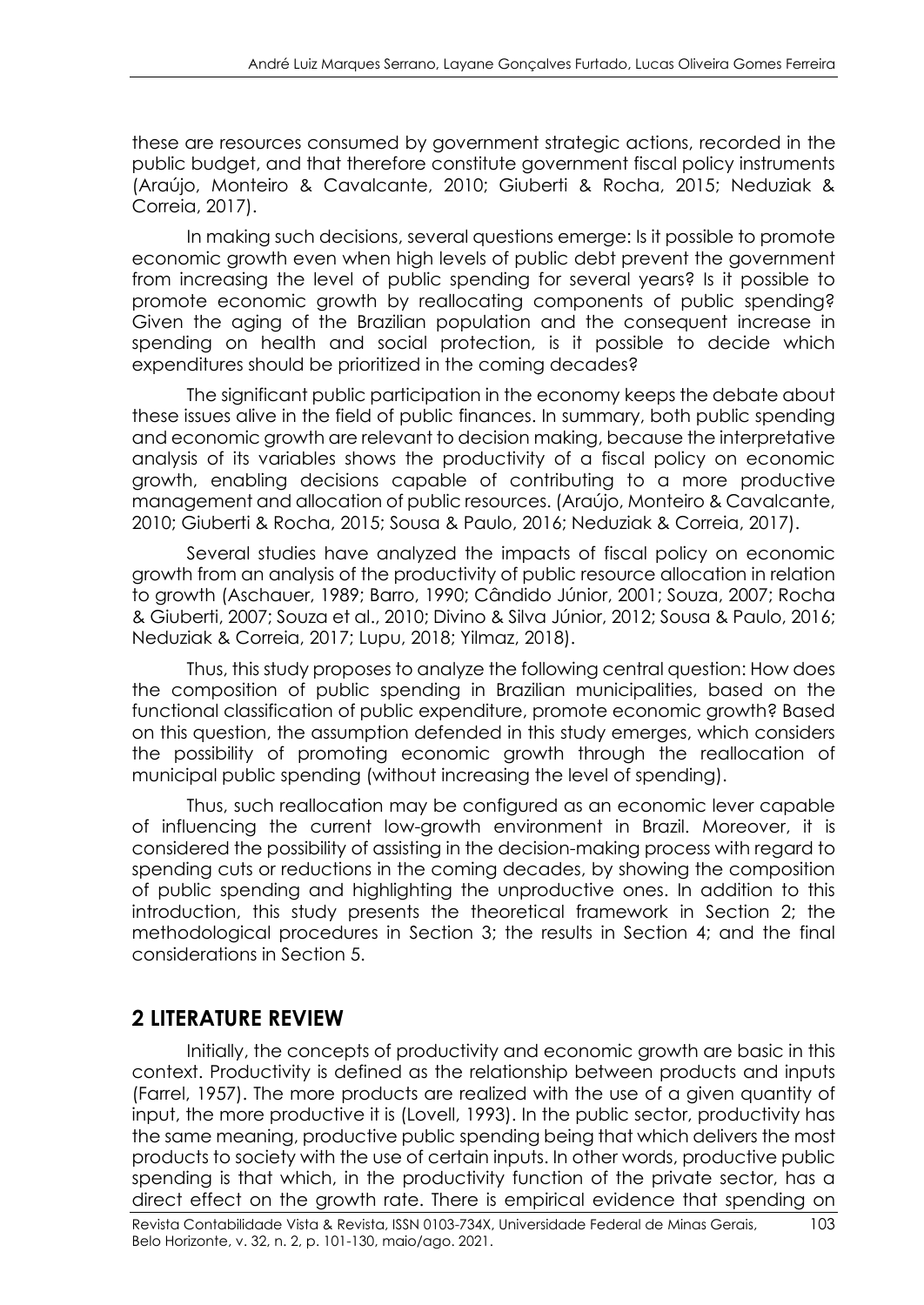defense, education, health, housing, transportation, energy, and communication are classified as productive (Aschauer, 1989, Barro, 1991, Kneller, Bleaney, and Gemmell, 1999, Bleaney, Gemmell, and Kneller, 2001, and Bayraktar and Moreno-Dodson, 2010). There is also evidence that by raising private sector productivity, public spending can raise economic growth (Ram, 1986, Cashin, 1995).

Although the concept of economic growth is controversial in the social sciences (Scatolin, 1989), this paper considers its concept in the strict sense of an increase in per capita income, or basically a quantitative change in output (Harrod, 1972, Domar, 1946, Schumpeter, 1961).

Studies on the relationship between public spending and economic growth took off in the early 1990s, after the seminal study by Barro (1990) on the endogenous growth model and public spending. However, the starting point of this line of research was Aschauer (1989) who, in one of the first works on the productivity of public spending, found that public investment is a significant predictor of the productivity of this type of spending in relation to economic growth in the United States in the period between 1949 and 1985.

Despite some critical reviews (Gramlich, 1994), Aschauer's findings regarding the US economy have been confirmed by other authors (Heintz, 2010). Moreover, in more recent studies in other countries, it is also possible to observe the positive economic impact from public investment, such as in Turkey (Yilmaz, 2018), Colombia (Campo & Mendoza, 2018), Zimbabwe (Makuyana & Odhiambo, 2017), and Cameroon (Ntembe, Amin & Tawah, 2017).

In general, one can segregate the literature that analyzes the relationship between the composition of administrative expenditures and economic growth into two main groups. Those that investigate the composition of public spending by disaggregating it as capital and current spending (Barro, 1991; Devarajan et al., 1996; Bose, Haque & Osborn, 2007; Ghosh & Gregoriou, 2008), and those that focus on the functional composition of public spending such as health, education, and infrastructure (Bose, Haque & Osborn, 2007; Kneller & Misch, 2014; Makuyana & Odhiambo, 2017; Ntembe, Amin & Tawah, 2017; Lupu, 2018; Campo & Mendoza, 2018; Yilmaz, 2018).

In empirical terms, this relationship is evidenced in several results found by research over time. Barro (1990), extending the endogenous growth framework to include funded government services, concluded that when the share of government spending is low, government spending is positively linked to economic growth.

Following his studies, Barro (1991) observed that the expected link between government spending and economic growth did not occur when government consumption was negatively related to economic growth. Spending on consumption would have no direct effect on private capital productivity because it would reduce saving and growth through distorted effects on taxation and spending on government programs.

On the other hand, Devarajan *et al*. (1996) and Ghosh and Gregoriou (2008) found that in developing countries, current spending was positive and significantly associated with growth. Whereas, the results of Bose, Haque, and Osborn (2007) indicated that the effect of current spending was insignificant.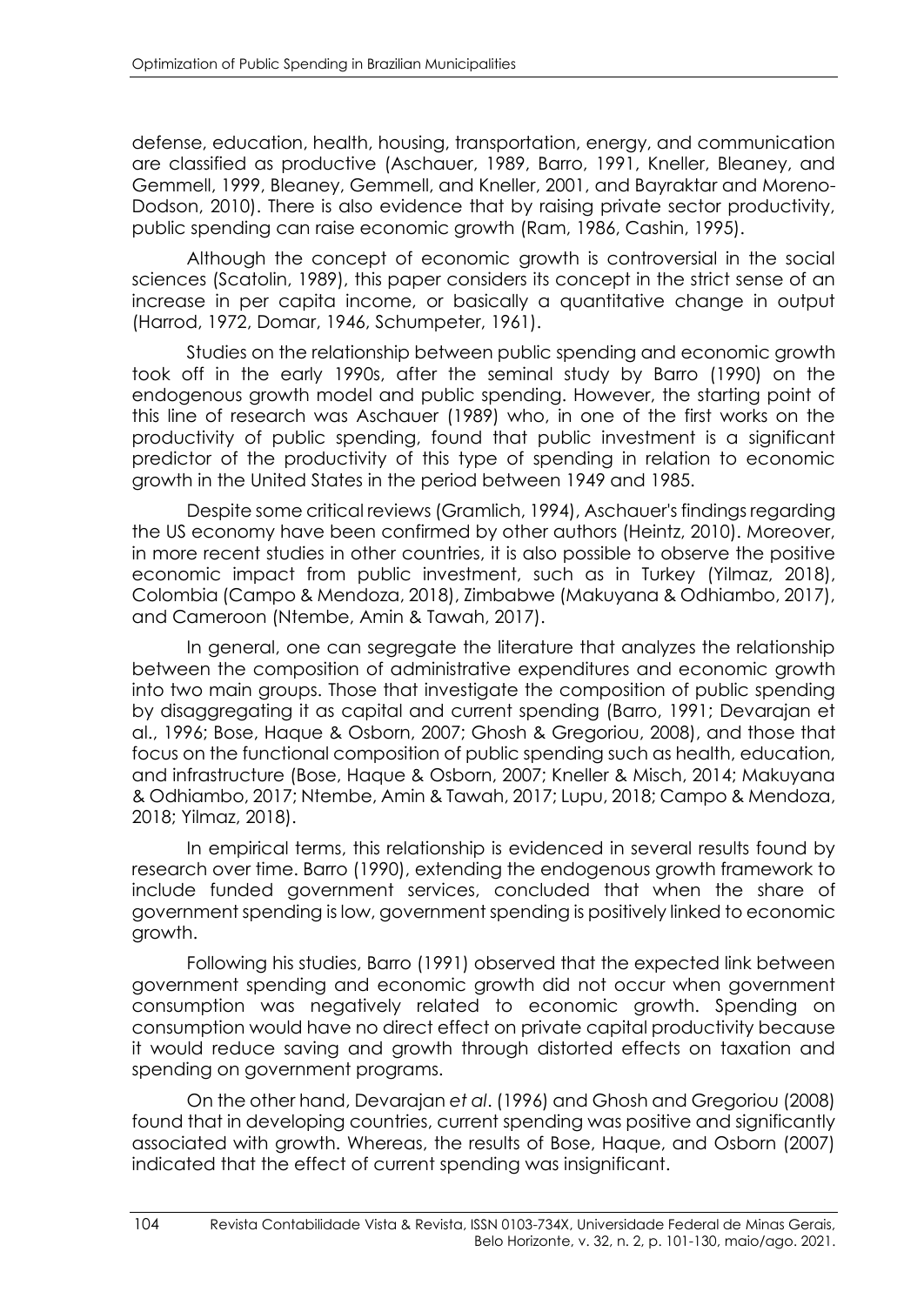Devarajan *et al*. (1996) also observed that increases in capital expenditures have a negative effect on economic growth. This unexpected result highlighted that apparently productive expenditures, such as public investments, when overused, can become unproductive. Evidence also found by Fournier and Johansson (2016), when analyzing countries of the Organization for Economic Cooperation and Development (OECD). From another perspective, Kneller and Misch (2014) perceived that investment in infrastructure could improve the productivity of companies, since this type of investment would facilitate access to a larger number of suppliers.

Thus, when reviewing the literature, it is observed that the empirical analysis of the relationship between public spending and economic growth comprises a diversity of approaches, samples, and results. And, as already discussed, the studies are not consensual as to the nature of the impacts of fiscal policy on economic growth.

Given this diversity, Table 1 - adapted from Fernandes (2016) - briefly presents, in chronological order, international empirical research on public spending productivity, highlighting the selected sample, the period of analysis, the technique used, and the main results found.

| <b>International Studies</b>                        |                            |               |                        |                                                                                                                                                                                                                                                           |
|-----------------------------------------------------|----------------------------|---------------|------------------------|-----------------------------------------------------------------------------------------------------------------------------------------------------------------------------------------------------------------------------------------------------------|
| <b>Authors</b>                                      | Sample                     | Period        | <b>Technique</b>       | <b>Main Results</b>                                                                                                                                                                                                                                       |
| Aschauer<br>(1989)                                  | <b>United States</b>       | 1949-<br>1985 | OLS                    | Public spending on infrastructure<br>for roads, highways, airports, mass<br>transit, sewers, water systems, etc.<br>explanatory power<br>had<br>for<br>productivity.                                                                                      |
| Barro (1991)                                        | Countries                  | 1960-<br>1985 | OLS                    | Government<br>consumption<br>expenditure<br>negatively<br>was<br>related to economic growth, thus<br>reducing<br>private<br>capital<br>productivity.                                                                                                      |
| Devarajan<br>et al. (1996)                          | 43 developing<br>countries | 1970-<br>1990 | OLS / Fixed<br>effects | Increases in current spending had<br>a positive effect on economic<br>growth, while increases in capital<br>spending had a negative effect.<br>Furthermore,<br>apparently<br>productive expenditures, when<br>used in excess, can become<br>unproductive. |
| Kneller,<br><b>Bleaney and</b><br>Gemmell<br>(1999) | Developed<br>countries     | 1970-<br>1995 | <b>OLS</b>             | The hypothesis that the variables<br>had zero impact on growth was<br>rejected.<br>addition,<br>not<br>In<br>increased productive spending<br>significantly increased growth.                                                                             |
| Bleaney,<br>Gemmell &<br>Kneller<br>(2001)          | <b>OCDE Countries</b>      | 1970-<br>1995 | LSDV                   | Productive<br>spending<br>was<br>positively related to economic<br>growth.                                                                                                                                                                                |

#### **Table 1**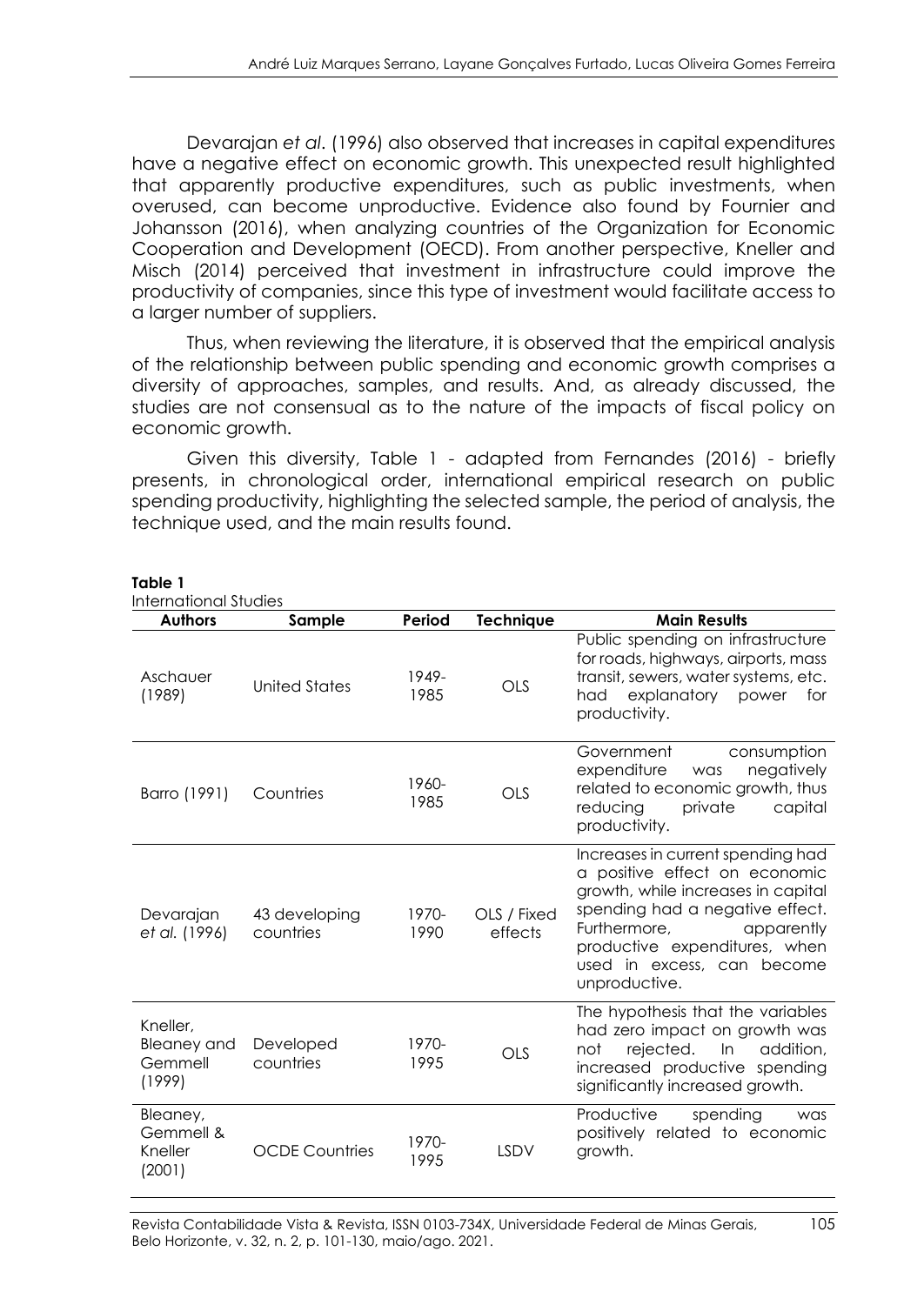| <b>Authors</b>                    | Sample                                  | Period        | <b>Technique</b>    | <b>Main Results</b>                                                                                                                                                                                                                                                                            |
|-----------------------------------|-----------------------------------------|---------------|---------------------|------------------------------------------------------------------------------------------------------------------------------------------------------------------------------------------------------------------------------------------------------------------------------------------------|
| Arraes &<br>Teles (2001)          | <b>Brazilian Regions</b>                | 1981-<br>1995 | Fixed<br>effects    | on education<br>Spending<br>and<br>culture, and then on health and<br>transportation,<br>sanitation<br>and<br>the<br>positive<br>were<br>most<br>on<br>economic growth.                                                                                                                        |
| Herrera &<br>Blanco<br>(2004)     | <b>Brazil</b>                           | 1950-<br>2000 | <b>ARDL</b>         | the long run the<br>In.<br>income<br>elasticity of the public capital<br>stock was higher than that of the<br>private sector                                                                                                                                                                   |
| Rocha &<br>Giuberti<br>(2007)     | <b>Brazilian states</b>                 | 1986-<br>2003 | LSDV                | All productive spending - capital,<br>education, transportation, and<br>communication - had a positive<br>and statistically significant effect<br>on growth, with the exception of<br>health.                                                                                                  |
| Bose, Haque<br>& Osborn<br>(2007) | 30 developing<br>countries              | 1970-<br>1990 | SUR                 | The share of government capital<br>expenditures<br>in<br>GDP<br>was<br>positively<br>significantly<br>and<br>with<br>correlated<br>economic<br>growth. Government investment<br>in education and spending on<br>education were the only ones<br>significantly<br>associated<br>with<br>growth. |
| Ghosh &<br>Gregoriou<br>(2008)    | Developing<br>countries                 | 1972-<br>1999 | <b>GMM</b>          | spending<br>negatively<br>Capital<br>with<br>associated<br>economic<br>growth, unlike current spending,<br>corroborating<br>Devarajan,<br>Swaroop, and Zou (1996).                                                                                                                             |
| Moreno-<br>Dodson<br>(2008)       | Developing<br>countries                 | 1970-<br>2006 | OLS, SUR<br>and GMM | Productive spending (spending<br>on education and health and<br>some economic spending such<br>transportation<br>and<br>as<br>communications) was the most<br>relevant spending category for<br>growth.                                                                                        |
| Cavallo &<br>Daude<br>(2008)      | 116 developing<br>countries             | 1980-<br>2006 | <b>GMM</b>          | Evidence of a robust crowding-<br>out effect, public investment<br>alone was sufficient to positively<br>impact<br>private<br>investment.<br>Spending on public works could<br>easily be inefficient or have<br>adverse effects on the private<br>sector.                                      |
| Rodrigues &<br>Teixeira<br>(2010) | Union, states<br>and<br>municipalities  | 1948-<br>1998 | OLS                 | Investment spending<br>had<br>the<br>positive<br>effect<br>greatest<br>on<br>growth, in contrast to spending<br>on consumption, subsidies, and<br>transfers.<br>state<br>The<br>sphere<br>showed greater ability to boost<br>economic growth.                                                  |
| Souza et al.<br>(2010)            | <b>Brazil</b><br>(consolidated<br>data) | 1980-<br>2008 | <b>ARDL</b>         | Increases in productive public<br>spending<br>(housing,<br>urban<br>planning, industry, trade, services,<br>communication, etc.) related to<br>output growth in the long run.                                                                                                                  |

106 Revista Contabilidade Vista & Revista, ISSN 0103-734X, Universidade Federal de Minas Gerais, Belo Horizonte, v. 32, n. 2, p. 101-130, maio/ago. 2021.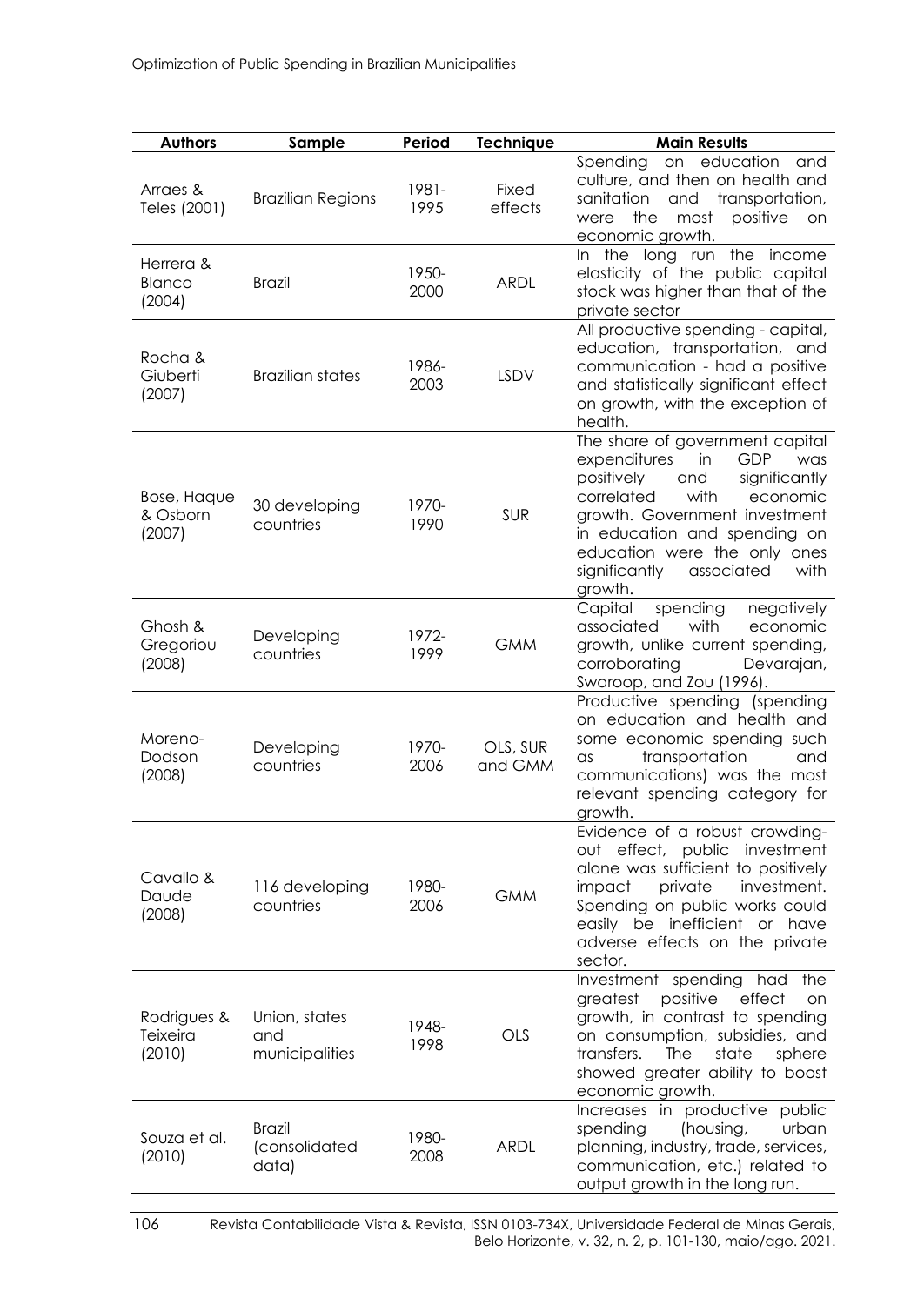| <b>Authors</b>                                                                             | Sample                                           | Period           | <b>Technique</b>                    | <b>Main Results</b>                                                                                                                                                                                                                                                     |
|--------------------------------------------------------------------------------------------|--------------------------------------------------|------------------|-------------------------------------|-------------------------------------------------------------------------------------------------------------------------------------------------------------------------------------------------------------------------------------------------------------------------|
| Baynaktar &<br>Moreno-<br>Dodson<br>(2010) e<br>Moreno-<br>Dodson &<br>Baynaktar<br>(2011) | Developing<br>countries                          | 1970-<br>2005    | OLS, SUR<br>and GMM                 | Public spending can be a key<br>determinant of growth through its<br>"core"<br>productive<br>and<br>which can also<br>components,<br>impact<br>the<br>private<br>sector's<br>production function                                                                        |
| Bogoni, Hein<br>& Beuren<br>(2011)                                                         | Biggest cities<br>from the<br>Southern Region    | 2000-<br>2004    | Non-linear<br>model                 | Spending on health, sanitation,<br>education, culture, investment,<br>welfare,<br>housing,<br>and<br>social<br>positive<br>security<br>had<br>$\alpha$<br>growth.<br>relationship with<br>Thus,<br>public<br>spending<br>boost<br>can<br>economic development.          |
| Divino &<br>Silva Jr.<br>(2012)                                                            | <b>Brazilian</b><br>municipalities               | $1991 -$<br>2000 | OLS                                 | developing<br>countries,<br>In.<br>municipalities with<br>capita<br>per<br>incomes below the poverty line<br>able<br>would<br>be<br>to<br>increase<br>economic growth<br>by<br>spending<br>more on current expenses than<br>municipalities that are above the<br>line.  |
| Silva &<br>Santolin<br>(2012)                                                              | <b>Brazilian states</b>                          | 1995-<br>2006    | <b>GMM</b>                          | Increasing public spending on<br>infrastructure as a proportion of<br>GDP would have a positive and<br>significant<br>impact<br>the<br>on<br>growth of Brazilian<br>economic<br>states.                                                                                 |
| Ogundipe &<br>Oluwatobi<br>(2013)                                                          | Nigeria                                          | 1970-<br>2009    | $Co-$<br>integration                | spending<br>Public<br>has<br>not<br>contributed to economic growth,<br>because<br>of issues<br>probably<br>related<br>to<br>corruption,<br>unprofitable projects and lack of<br>continuity.                                                                             |
| Kneller &<br>Misch (2014)                                                                  | South Africa                                     | 2002-<br>2006    | <b>OLS</b>                          | Public spending on health and<br>infrastructure has improved the<br>productivity<br>ot<br>certain<br>tirms.<br>the<br>Furthermore,<br>changes<br>in<br>composition<br>public<br>Οf<br>expenditures<br>positively<br>can<br>affect the productivity of certain<br>firms. |
| Fournier &<br>Johansson<br>(2016)                                                          | <b>OCDE Countries</b>                            | 2009-<br>2013    | OLS                                 | The increase in the share of public<br>investment in total government<br>spending generated large growth<br>gains.                                                                                                                                                      |
| Degenhart<br>et al. (2016)                                                                 | Largest<br>municipalities in<br>the North Region | 2010             | Multivariate<br>non-linear<br>model | The results showed a relationship<br>between economic growth and<br>public<br>spending<br>Social<br>on<br>Assistance,<br>Health<br>and<br>Education.                                                                                                                    |
| Sousa &<br>Paulo (2016)                                                                    | States                                           | 1995-<br>2010    | Fixed<br>effects                    | Aggregate spending in Brazilian<br>states was positively related to<br>economic<br>growth. Furthermore,<br>health<br>spending<br>care<br>was<br>unproductive at the aggregate<br>level.                                                                                 |

Revista Contabilidade Vista & Revista, ISSN 0103-734X, Universidade Federal de Minas Gerais, 107 Belo Horizonte, v. 32, n. 2, p. 101-130, maio/ago. 2021.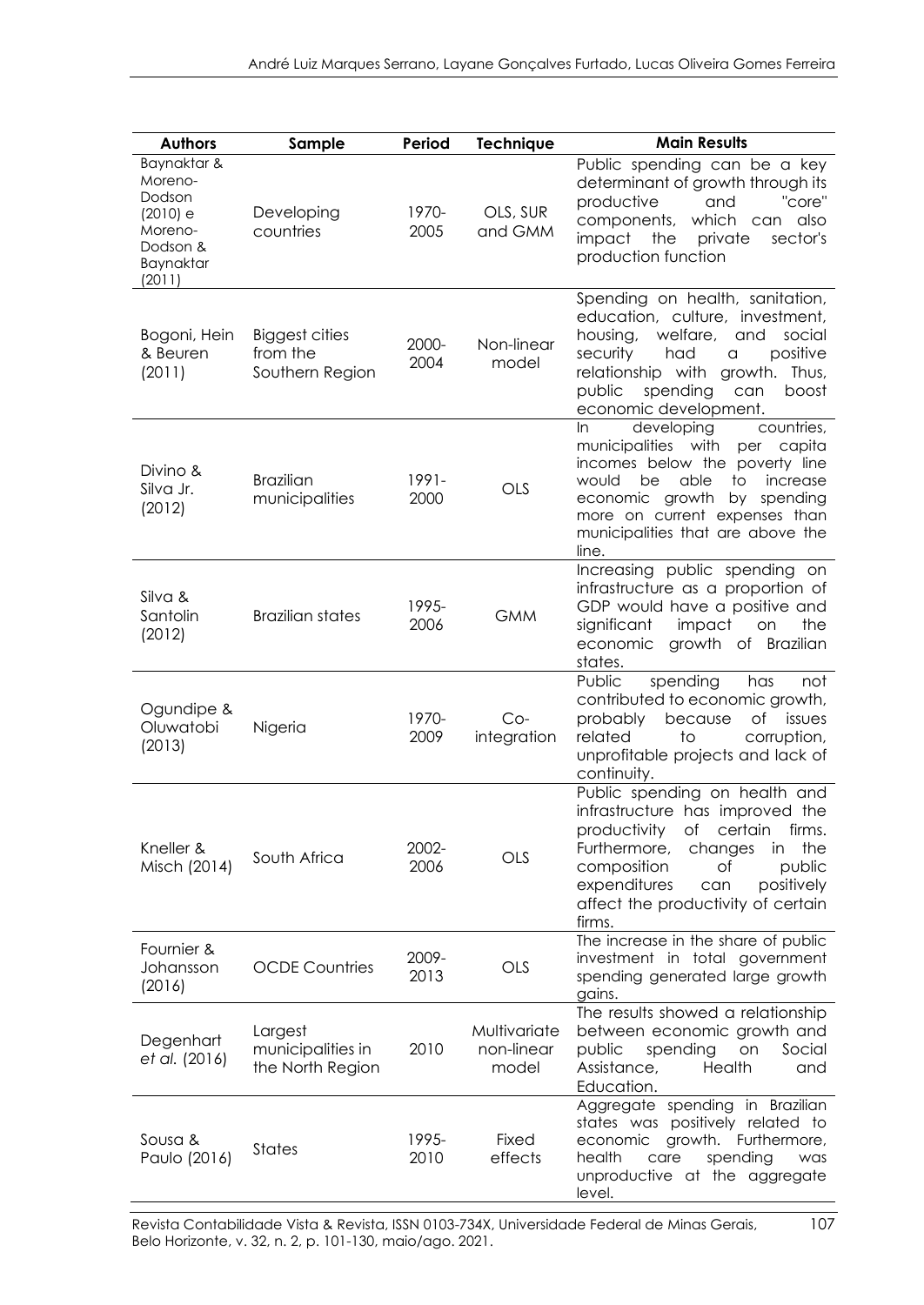| <b>Authors</b>                               | Sample                                         | Period        | <b>Technique</b>                   | <b>Main Results</b>                                                                                                                                                                                                                                       |
|----------------------------------------------|------------------------------------------------|---------------|------------------------------------|-----------------------------------------------------------------------------------------------------------------------------------------------------------------------------------------------------------------------------------------------------------|
| Makuyana<br>&<br>Odhiambo<br>(2017)          | Zimbabwe                                       | 1970-<br>2014 | <b>ARDL</b>                        | Public investment spending has<br>had an impact on economic<br>growth in the short term.                                                                                                                                                                  |
| Ntembe,<br>Amin &<br>Tawah,<br>(2017)        | Cameroon                                       | 1977-<br>2015 | <b>ARDL</b>                        | Public investment spending has<br>had an impact on economic<br>growth, in the short and long<br>term.                                                                                                                                                     |
| Piccoli,<br>Baronchello<br>& Nardi<br>(2017) | Alto Vale do Rio<br>do Peixe<br>Municipalities | 2013-<br>2015 | OLS                                | Spending on education, health,<br>culture, urbanism,<br>assistance,<br>and security<br>agriculture<br>were<br>considered<br>productive<br>and<br>capable of generating positive<br>externalities.                                                         |
| Neduziak &<br>Correia<br>(2017)              | <b>States</b>                                  | 1995-<br>2011 | OLS and<br><b>Fixed</b><br>effects | in<br>Expenditures<br>administration<br>planning,<br>the<br>judiciary,<br>and<br>housing<br>and<br>urbanism,<br>and<br>welfare and social security were<br>productive; and expenditures in<br>education and culture and the<br>legislative, unproductive. |
| Campo &<br>Mendoza<br>(2018)                 | Colombia<br>Departments<br>(states)            | 1984-<br>2012 | <b>OLS</b>                         | investment<br>Operating<br>and<br>expenses had a positive and<br>significant effect on Colombia's<br>GDP.                                                                                                                                                 |
| Lupu (2018)                                  | <b>East and Central</b><br>Europe<br>Countries | 1995-<br>2015 | <b>ARDL</b>                        | on education<br>Spending<br>and<br>health had a positive impact on<br>the economy, while spending on<br>defense, economic affairs, public<br>services and social assistance<br>had a negative impact.                                                     |
| Yilmaz<br>(2018)                             | <b>Turkey Provinces</b>                        | 1975-<br>2001 | <b>OLS</b>                         | Investment spending has had a<br>positive impact on the economy.<br>observed<br>that<br>the<br>was<br>It.<br>government<br>over-invested<br>in<br>transportation<br>and<br>services,<br>education, health, and security.                                  |

Legend: *Ordinary Least Square*; LSDV – *Least Square Dummy Variable*; SUR – *Seemingly Unrelated Regression*; GMM – *Generalized Method of Moments*; ARDL – *autoregressivedistributed lag model*.

Source: Authors.

From an empirical point of view, studies that have estimated the impact of public spending on economic growth generally provide evidence that the composition of spending is an important factor for growth (Devarajan *et al.*, 1996; Rocha & Giuberti, 2007; Carboni & Medda, 2011; Kneller & Misch, 2014; Sousa & Paulo, 2016; Neduziak & Correia, 2017; Lupu, 2018; Yilmaz, 2018).

In these studies, the results show that the structure of public spending has different effects on economic growth. For example, investments in infrastructure typically increase the stock of physical capital, which in turn impacts long-term growth (Johansson, 2016). Thus, spending on transportation, communication, and defense positively associates with economic growth. However, Bose, Haque, and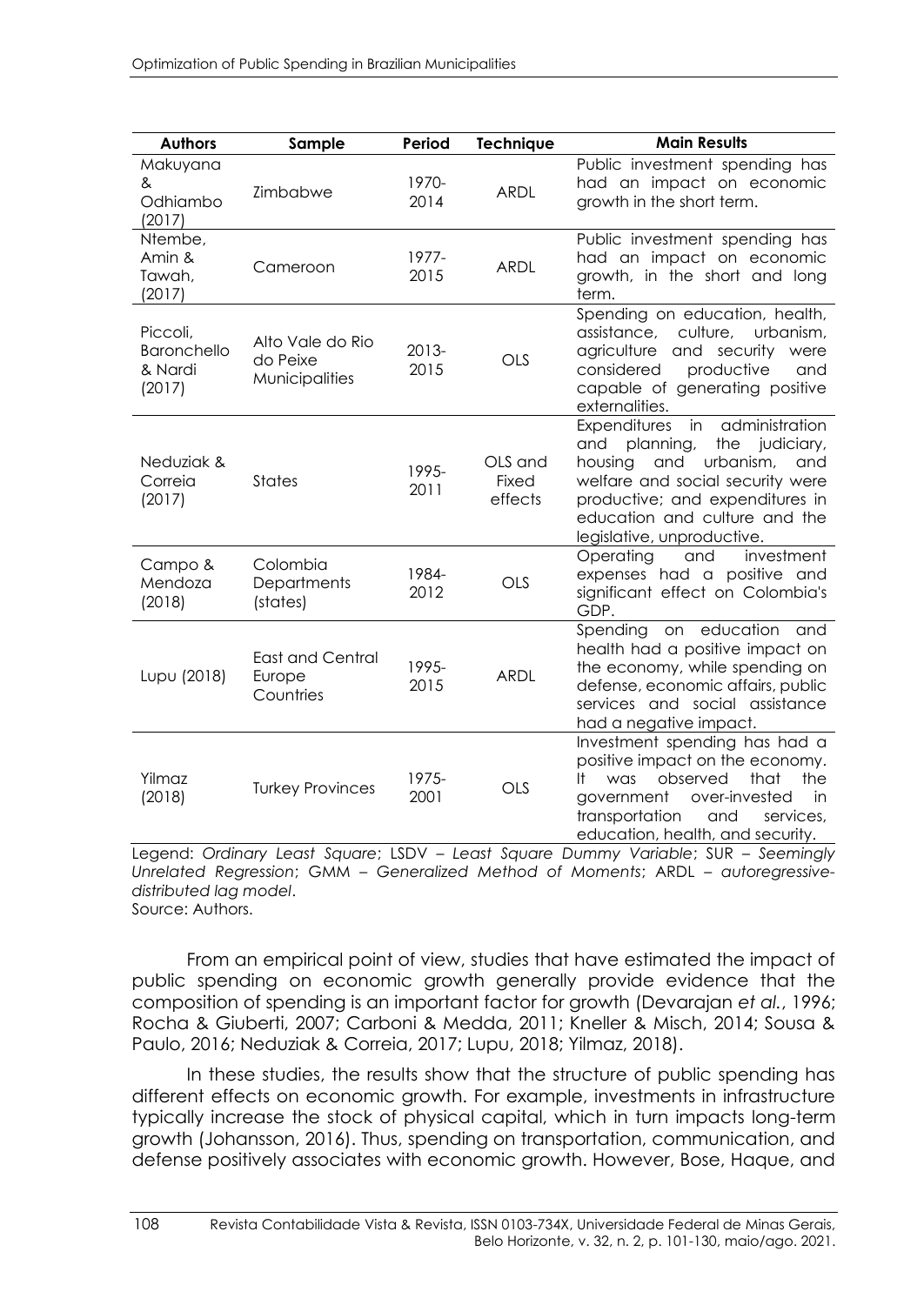Osborn (2007) observed that this was not the case, as the sample studied showed opposing evidence.

Considering the different structures of public spending, the constant budget restrictions and the recurrent fiscal adjustments, it is observed that the identification of the contribution level that each expenditure component has on growth is a relevant information for decision making, which allows for the optimization of the allocation, without necessarily implying an increase in total public spending (Giuberti & Rocha, 2015; Neduziak & Correia, 2017).

The approach usually employed, as shown in the endogenous growth model of Barro (1990), is that of productive and unproductive expenditures. From an empirical perspective, productive spending positively affects economic growth, while unproductive spending does not. Therefore, a government expenditure is null if it does not affect private sector productivity; if it rivals private sector spending, it is considered unproductive; and if it positively affects long-run economic growth, it is considered a productive expenditure (Aschauer, 1989; Barro, 1990; Devarajan *et al.*, 1996; Rocha & Giuberti, 2007; Carboni & Medda, 2011; Kneller & Misch, 2014; Sousa & Paulo, 2016; Neduziak & Correia, 2017; Lupu, 2018; Yilmaz, 2018).

According to Devarajan *et al.* (1996), the classification of public spending as productive or unproductive should derive from the information revealed by the results of an econometric analysis. For the authors, one should not define, in principle, which components of public spending are productive or not. Thus, it is the econometric results that demonstrate the classification of public spending.

Furthermore, according to these authors, productive spending can become unproductive if it is excessive. This fact was also observed in the results found by Miller and Russek (1997), who demonstrated that increases in defense, health, and social security expenditures, which are normally productive, reduced economic growth in developing countries, since they represent a significant portion of the budget of these countries.

Thus, the literature shows that there is an optimal limit to the participation of each budget expenditure in promoting economic growth. Furthermore, the empirical evidence found indicates that it is possible, through the reallocation of public spending, to promote economic growth, even when it is impossible to increase the level of public spending over several years (Devarajan *et al.*, 1996; Rocha & Giuberti, 2007; Carboni & Medda, 2011; Sousa & Paulo, 2016; Neduziak & Correia, 2017; Lupu, 2018; Yilmaz, 2018).

In Brazil, the federative arrangement agreed upon in 1988 presents a decentralizing character, in view of the political and fiscal autonomy of the states and municipalities, with constitutional attributions and functions, highlighting the intensification of the volume of resources passed on to regional and local governments via intergovernmental transfers (Rezende, 2010).

Consequently, there was an impact on the achievement of a fiscal policy idealized by the Federal Government, given the incompatibility between macroeconomic stabilization policies and policies for the provision of goods and services, which are largely provided by subnational governments. Thus, there is a peculiar condition of the different stages of development of the federated units in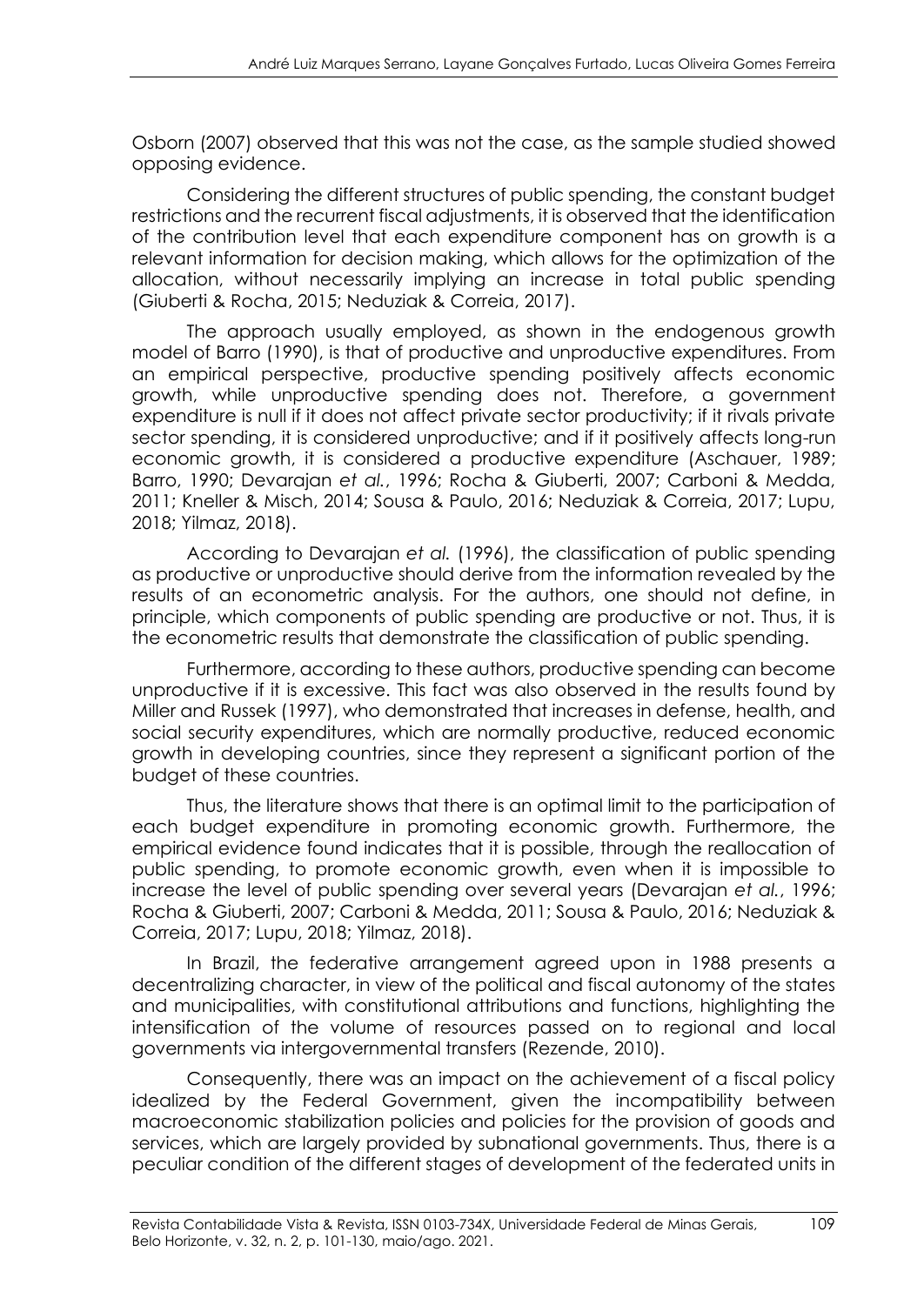the search for the definition of fiscal policies that can contribute to the economic growth of the country (Macedo & Corbari, 2009; Sousa & Paulo, 2016).

The current Brazilian economic context of unsatisfactory fiscal results and upward trajectory of public debt, discussed above, is also reflected in subnational entities. In municipalities, according to Cardoso, Pansani, Serrano, and Wilbert (2018), there is a deterioration of public finances, whose diagnosis is commonly explained by the reduction in public revenues concomitant with the maintenance or increase in expenditures. According to the authors, this condition, if not reversed or controlled, will result in unsustainability of the fiscal situation in the long term, in municipal entities.

Considering this deterioration of municipal public finances, the peculiarities of the Brazilian federative arrangement, and the need for national macroeconomic stabilization, it is important to identify the level of contribution that each of the components of municipal public spending has on economic growth, in view of the relevance of this information for decision making.

# **3 METHODOLOGICAL PROCEDURES**

#### **3.1 Theoretical model**

To achieve the objective of analyzing the influence of the composition of municipal public spending on the promotion of economic growth, we used the analytical model of Devarajan *et al.* (1996). The model allows evidence to show the difference between productive and unproductive expenditures, as well as the way in which a reallocation of these expenditures can affect the long-term economic growth rate. These authors conducted a study of 43 developing countries over a 20-year period, showing evidence that an increase in the current expenditure share has a positive and statistically significant effect on growth.

Therefore, a production function with three arguments is assumed: the private stock of capital (k), and two types of public spending, "g1" and "g2", (productive and unproductive, respectively). If the production function is of the *Constant Elasticity of Substitution* (CES) type, which refers to a measure to determine the degree of ease or difficulty with which producers substitute one factor of production for another when faced with the employment of the most diverse factors of production (Sousa & Paulo, 2016), then:

$$
y = f(k, g_1, g_2) = [\alpha k^{-\zeta} + \beta g_1^{-\zeta} + \gamma g_2^{-\zeta}]^{\frac{1}{\zeta}}
$$
 (1)

Where:  $\alpha > 0$ ,  $\beta \ge 0$ ,  $\gamma \ge 0$ ,  $\alpha + \beta + \gamma = 1$ ,  $\zeta$  (CES function parameters)  $\ge -1$ 

According to Barro (1990), public expenditures are assumed to be financed according to the following relationship:

$$
\tau y = g_1 + g_2 \tag{2}
$$

Where  $\tau y$  is a flat tax rate on income.

Thus, the share of total spending,  $\phi$  (0  $\leq$   $\phi$   $\leq$  1), allocated to  $\rm g_{1}$  is given by: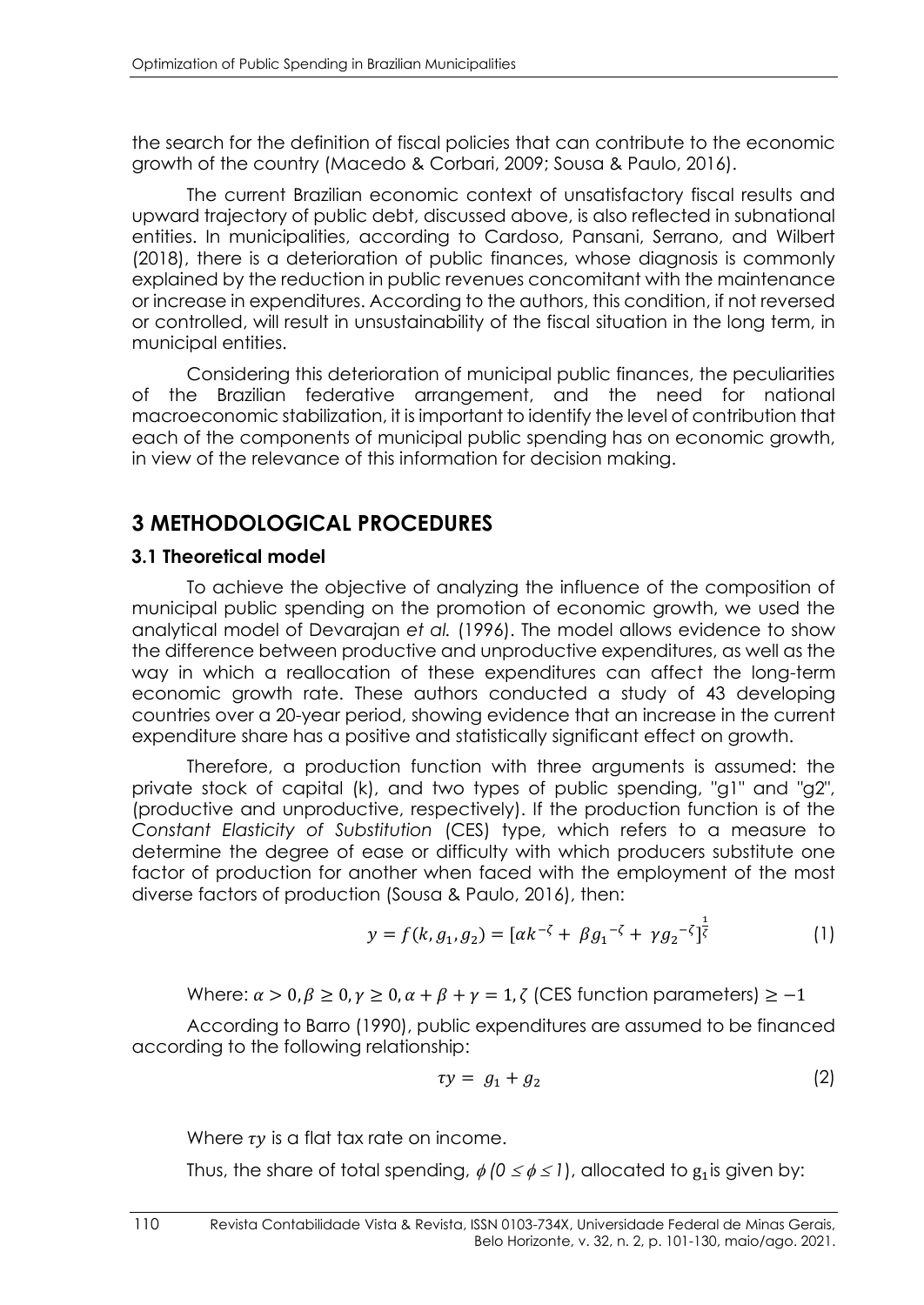$$
g_1 = \phi \tau y \qquad g_2 = (1 - \phi)\tau y \tag{3}
$$

The representative agent, according to consumption (c) and capital (k), will make government decisions in a way that maximizes his welfare:

$$
U = \int_0^\infty u\,(c)e^{-\rho t}dt\tag{4}
$$

Where  $\rho$  is the time preference rate.

Subject to:

$$
\dot{k} = (1 - \tau)y - c \tag{5}
$$

The utility function is specialized to the isoelastic form in order to generate analytical solutions:

$$
u(c) = \frac{c^{1-\sigma}-1}{1-\sigma} \tag{6}
$$

Substituting (6) into (4) and maximizing subject to (1), (2), (3) and (5), we have the following consumption growth equation:

$$
\frac{\dot{c}}{c} = \frac{\alpha (1-\tau)\{\alpha + (g/k)^{-\zeta}[\beta\phi^{\zeta} + \gamma(1-\phi)^{-\zeta}]\}^{-(1+\zeta)/\zeta} - \rho}{\sigma} \tag{7}
$$

Considering that, throughout the steady state, τ is constant,  $\frac{g}{y}$  will be given by the following equation:

$$
\frac{g}{k} = \{ [\tau^{\zeta} - \beta \phi^{-\zeta} - \gamma (1 - \phi)^{-\zeta}]/\alpha \}^{1/\zeta}
$$
 (8)

Substituting (8) into (7) gives the growth rate of consumption  $(\lambda)$ :

$$
\lambda = \frac{\alpha(1-\tau)\left\{\frac{\alpha\tau^{\zeta}}{[\tau^{\zeta}-\beta\phi^{\zeta}-\gamma(1-\phi)^{-\zeta}]} \right\}^{\frac{1+\zeta}{\zeta}} + \rho}{\sigma} \tag{9}
$$

By deriving a relationship between consumption growth rate  $(\lambda)$  and the share of government spending earmarked for $g_1$  ( $\phi$ ), from equation (9), we get:

$$
\frac{d\lambda}{d\phi} = \frac{\alpha(1-\tau)(1+\zeta)[\alpha\tau^{\zeta}]^{-(1+\zeta)/\zeta}[\beta\phi^{(1+\zeta)}-\gamma(1-\phi)^{-1(1+\zeta)}]}{\sigma[\tau^{\zeta}-\beta\phi^{-\zeta}-\gamma(1-\phi)^{-\zeta}]^{-1/\zeta}}
$$
(10)

Thus, one can infer that productive spending is that which increases the steady state growth rate. Therefore, from expression (10), one can observe  $g_1$  as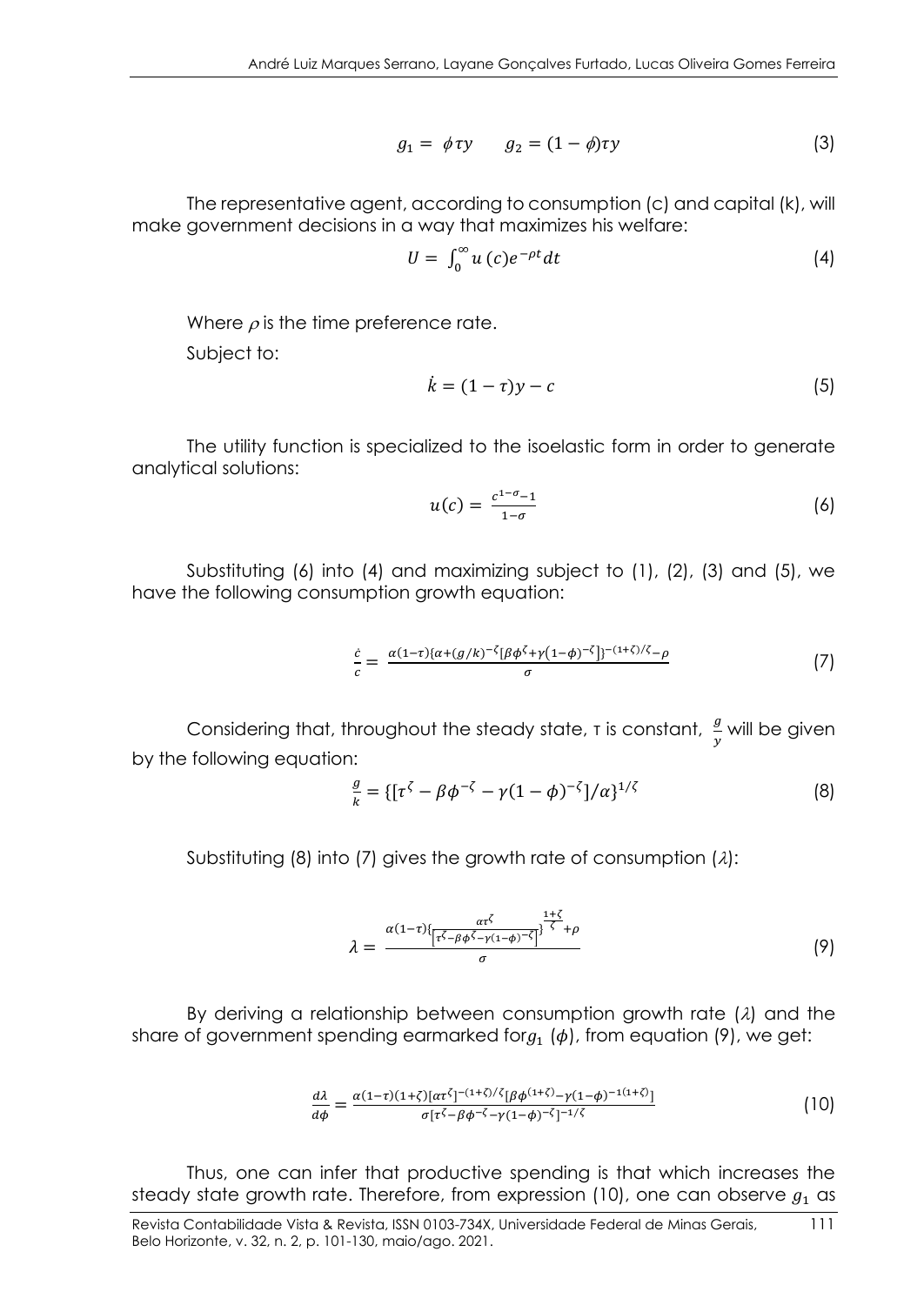productive when  $\frac{d\lambda}{d\phi} > 0$ . By assuming that  $\lambda > 0$ , then expression (10) will be positive if:

$$
(1+\zeta)\left[\beta\phi^{(1+\zeta)} - \gamma(1-\phi)^{-(1+\zeta)}\right] > 0\tag{11}
$$

In this expression (11),  $\zeta \ge -1$ , then the expression (10) will be positive if  $\frac{d\lambda}{d\phi}$  > 0, if:

$$
\frac{\phi}{1-\phi} < \left(\frac{\beta}{\gamma}\right)^{\theta} \tag{12}
$$

Where:  $\theta = 1/(1 + \zeta)$ , by measuring the elasticity of substitution. When looking at the condition (12), we have that the value of  $\theta$  depends on the productivity of spending ( $\beta$  and  $\gamma$ ) and the initial composition of expenses ( $\phi$  for  $g_1$ and 1 –  $\phi$  to  $g_2$ ). Thus, a spending recomposition will not influence GDP growth if the initial value of  $\theta$  for elevate.

Therefore, the choice of  $\phi$  can increase growth according to the following expression:

$$
\frac{\phi^*}{1-\phi^*} < \left(\frac{\beta}{\gamma}\right)^{\theta} \Rightarrow \frac{\beta^{\theta}}{\phi^*} = \frac{\gamma^{\theta}}{1-\phi^*} \tag{13}
$$

Where:  $\phi^*$  is the optimal choice of spending composition, since both  $\theta$ , and  $\beta$  and  $\gamma$  is the best option for expense composition, since both  $\phi$ , if there is a  $\phi^*$ corresponding to the highest possible productivity of the spend per used unit.

Empirically, to operationalize the analytical model proposed by Devarajan *et al.* (1996) in order to evaluate the relationship between the components of public spending in Brazilian municipalities from 2001 to 2016, we initially defined the following linear model:

$$
Y_{i(t+1;t+5)} = \alpha_i + \delta_t + \beta' X_{it} + \mu_i \tag{14}
$$

Where:  $Y_{i(t+1;t+5)}$  is the average annual economic growth rate (GDP *per capita*) from the municipality *i*, over the five-year period (in order to reduce the possibility of endogeneity);  $\alpha_i$  is the municipality-specific intercept;  $\delta_t$  is the deterministic time trend that shows the evolution shared by the economies;  $\beta'$  is the coefficient of the independent variables;  $X_{it}$  is a vector representing all independent variables (public expenditures); and  $\mu_i$  is the random error term.

The independent variables  $(X_{it})$  were divided into two types: ratio of total expenditure to GDP for each municipality and period  $(GT_{it}/PIB_{it})$  and vector that represents the ratio between public spending per function and total spending for each municipality and period  $(G_{it}/GT_{it}).$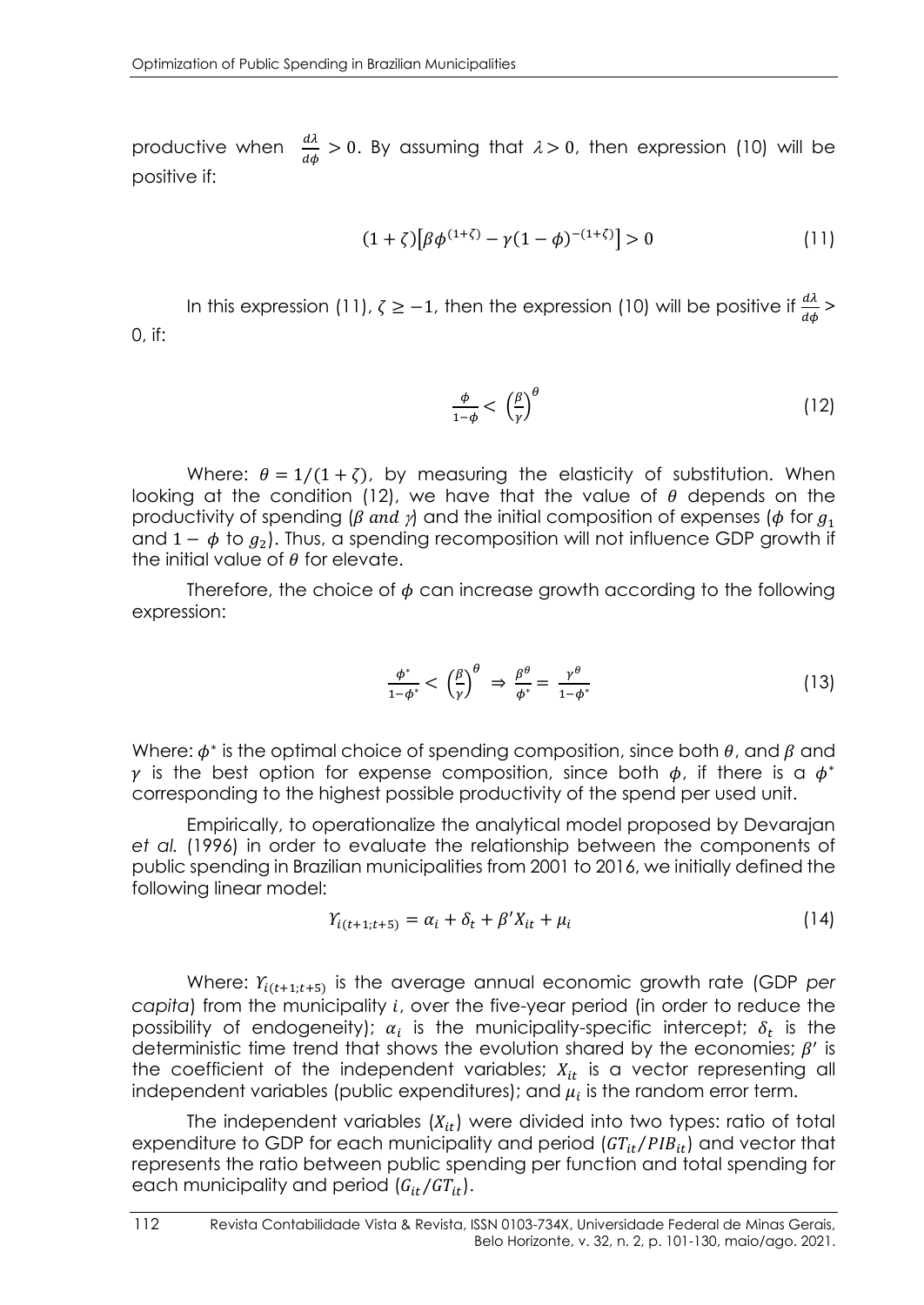The inclusion of the  $GT_{it}/PIB_{it}$  ratio allows for controlling for the effects of the level and financing of spending on the growth rate (Devarajan *et al.*, 1996; Rocha & Giuberti, 2007; Neduziak & Correia, 2017).

The work of Rocha and Giuberti (2007) suggests that spending ratios and growth should have a non-linear relationship. According to the theoretical model of Devarajan *et al.* (1996), in developing countries, when the shares of productive spending are large, the relationship of spending to growth may become negative, because as the share increases, decreasing returns to scale are observed, and eventually the relationship between the two variables becomes negative.

Considering this theoretical non-linear relationship and the analysis of the development characteristics of Brazilian municipalities, the following additional quadratic specification is used, similarly to the procedures adopted by Rocha and Giuberti (2007), Divino and Silva Junior (2012) and Sousa and Paulo (2016):

$$
Y_{i(t+1;t+5)} = \alpha_i + \delta_t + \beta' X_{it} + \beta'' X_{it}^2 + \mu_i
$$
\n(15)

In which:  $X_{it}^2$  is a vector that represents all independent variables (public expenditures) squared. According to Devajaran, Swarrop, and Zou (1996), if the quadratic regression proves to be significant, the determination of the optimal public spending ratio is verified by the maximum effect of the variable  $X$  at a given point. Deriving  $Y$  in relation to  $X$ , we have:

$$
X^* = -\frac{\beta'}{2\beta''}
$$
 (16)

In which:  $X^*$  is the optimal level of spending that partially maximizes income growth per capita  $\varUpsilon_i.$  The quadratic function was initially used because the authors who researched the subject used it. Another reason is that the impact of spending on growth is not always linear, because growth curves are naturally exponential. Therefore, we tested this form of the spending variables and found that in some cases the quadratic function is statistically significant, while the linear relationship is not.

#### **3.2 Data and variables used**

To achieve the proposed objective, the sample consisted of 5,533 municipalities: 5,044 classified as undeveloped and 489 classified as developed. Unlike Devarajan et al. (1996), which analyzed countries, the data in this study refer to municipalities, which are constant units of the Brazilian federation. This smaller granularity of analyzed units contributes to a better understanding of the country that makes up Brazil, after all, the total of all these municipalities results in the unique composition of the federation.

The classification of municipalities into developed and undeveloped was obtained through the Firjan Index of Municipal Development (IFDM 2018 - base year 2016). Municipalities with an index greater than (or equal to) 0.8 points are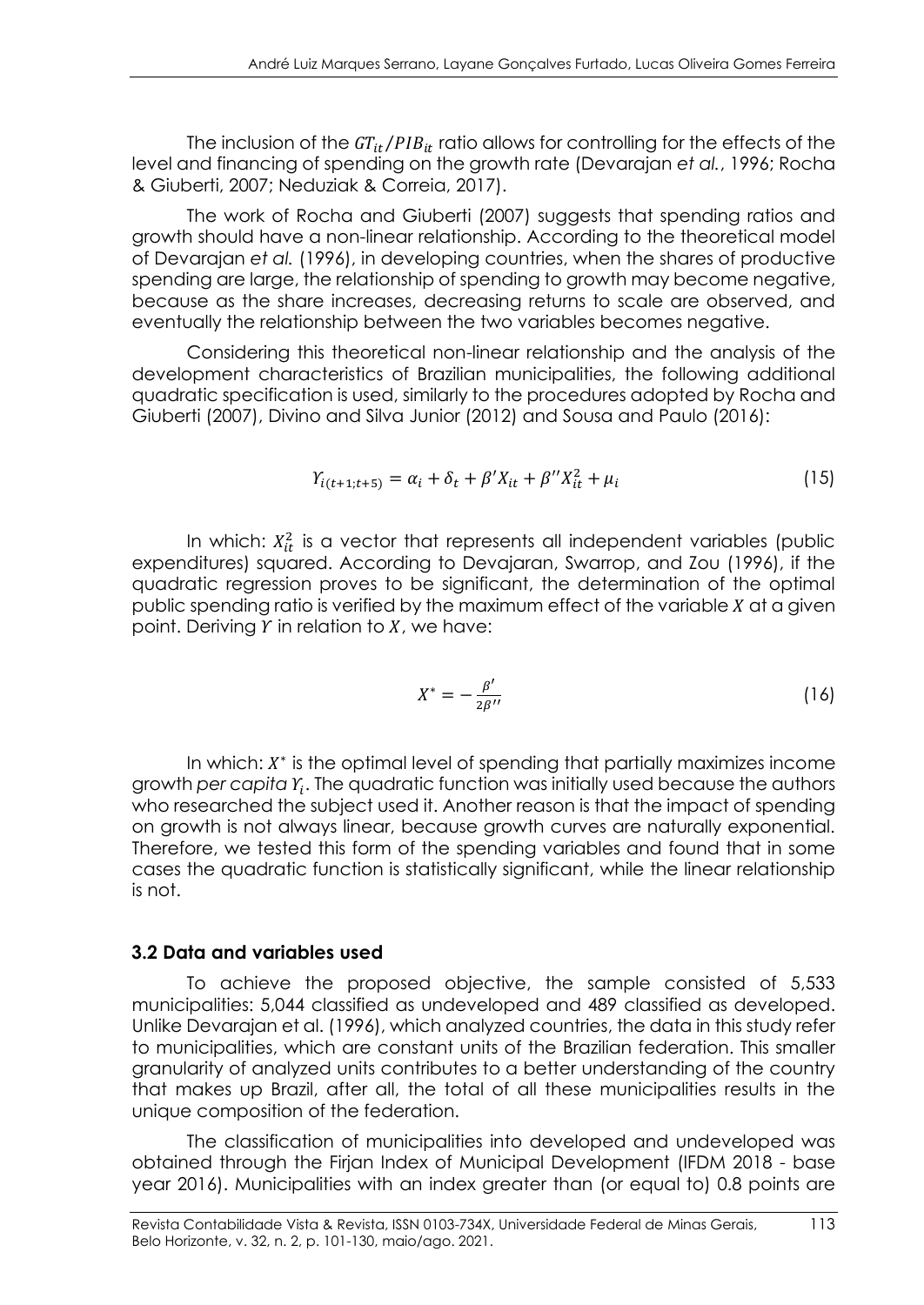considered developed, according to the Firjan Institute's own classification. As the index goes from 0 to 1, Firjan established in its methodology four development strata according to the IFDM score: high development (0,8 to 1,0), moderate development (0,6 to 0,8), regular development (0,4 to 0,6) and low development (0,0 to 0,4). The decomposition in this way, taking the highly developed municipalities, aimed to test whether the model applied, even though most of the sample were undeveloped municipalities.

In relation to economic growth, the concept adopted is the average growth of the five subsequent years, calculated by the municipal GDP's per capita provided by the Brazilian Institute of Geography and Statistics (IBGE). The data concerning municipal public spending (accounting records of budget execution by functional category) are available in the National Treasury (TN) data banks: Finance of Brazil (Finbra) and the Accounting and Fiscal Information System of the Brazilian Public Sector (Siconfi).

The classification by economic category (current and capital) is very broad in the public sector context, in which it is observed whether there is the formation of a capital good (capital expenditure) or not (current expenditure). For being very broad, the functional classification was preferred, which has a greater granularity and is more detailed than the classification by economic category.

Thus, the variable public spending per function, represented in the econometric specifications as  $X_{it}$  (vector that represents all independent variables) and detailed by the vector that represents the ratio between public spending per function and total spending  $(G_{it}/GT_{it})$ , is described, for each municipality and period, as follows:

- −legisl<sub>it</sub> = ratio between spending on the legislative function and total expenditure;
- −*jud*<sub>it</sub> = ratio between spending on the *judiciary* function and total expenditure;
- −adm\_plan<sub>it</sub> = ratio between spending on the administration and planning function and total expenditure;
- −*agric<sub>it</sub>* = ratio between spending on the *agriculture* function and total expenditure;
- − = ratio between spending on the *communications* function and total expenditure;
- −seg\_pub<sub>it</sub> = ratio between spending on the *public security* function and total expenditure;
- −educ\_cult<sub>it</sub> = ratio between spending on the education and culture function and total expenditure;
- − = ratio between spending on the *energy and mineral resources* function and total expenditure;
- −hab\_urb<sub>it</sub> = ratio between spending on the habitation and urbanism function and total expenditure;
- −\_\_ = ratio between spending on the *industry, commerce and services* and total expenditure;
- −\_ = ratio between spending on the *health and sanitation* function and total expenditure;
- −\_ = ratio between spending on the *social security and assistance*  function and total expenditure; and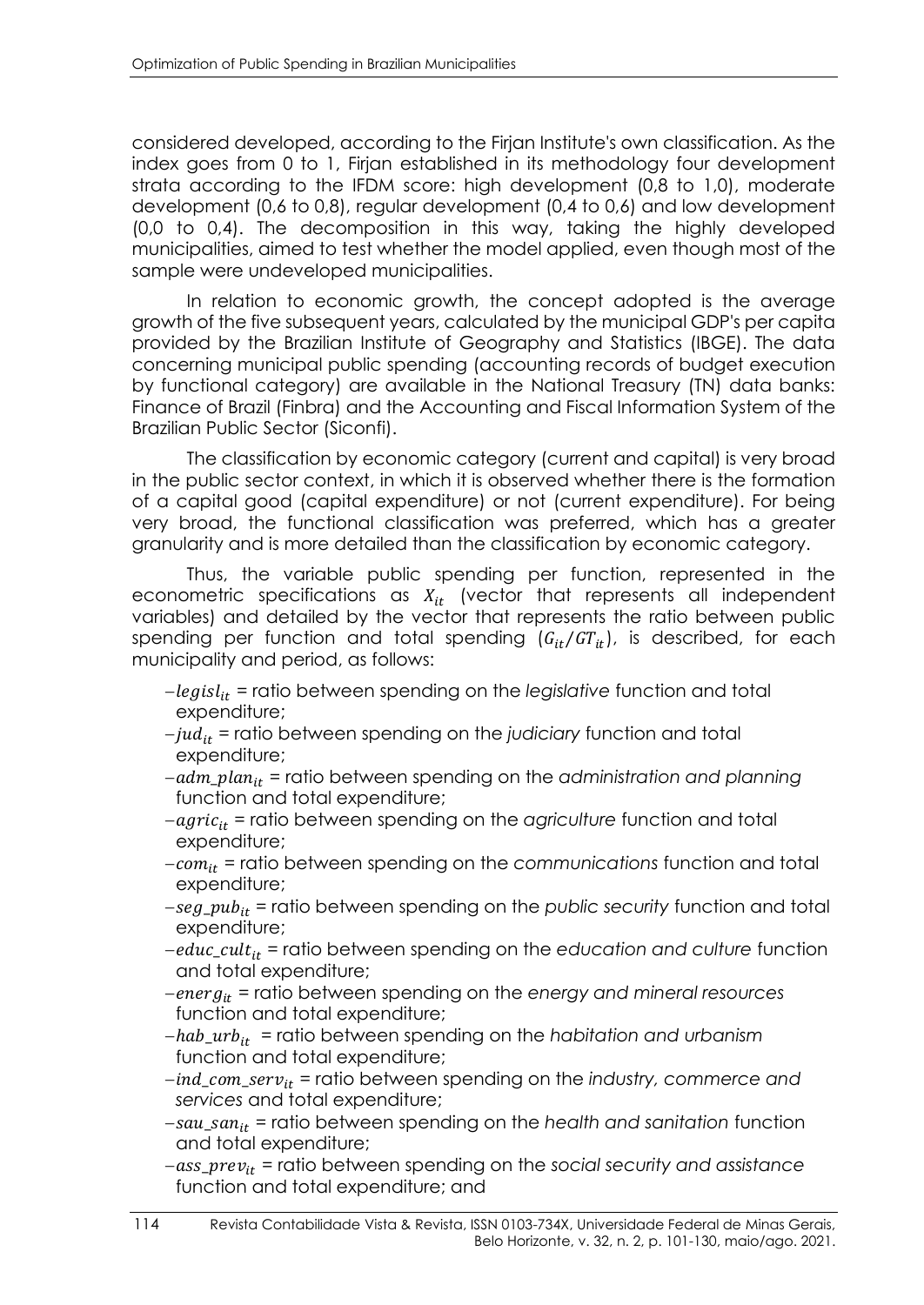− = ratio between spending on the *transport* function and total expenditure.

The results of the test for the risk of collinearity of the independent variables demonstrated that the variance inflation factor (VIF) was lower than 10, and there was no evidence of multicollinearity, which can also be verified in the correlation matrix of the variables.

In order to verify the model's adequacy, specification tests were performed. To verify the adherence of the fixed effects model, the F-test (Chow's test) was performed. The F-test statistic, as well as its respective p-value indicated that the fixed effects model was better than the pool.

Next, the Hausman test was used to verify the consistency of the random effects. Once the test presented statistical significance, the ideal model verified was the fixed effects model. Thus, it was not necessary to perform the Breusch-Pagan LM test. To minimize the level of endogeneity, the dependent variable used was the average economic growth over the five-year period, as in Devarajan *et al.* (1996), Ghosh AND Gregoriou (2008), Rocha and Giuberti (2007) and Sousa and Paulo (2016).

In the Wald and Breusch-Pagan tests to check for heteroscedasticity, the null hypothesis of homoscedasticity of the residuals was rejected. Similarly, the null hypothesis of first order autocorrelation in the residuals of the Wooldridge test was rejected. Therefore, all the models presented were estimated with robust standard errors regarding heteroscedasticity and serial correlation (Rogers' standard errors).

To capture the effect of unobservable characteristics of each municipality, we used fixed effects model estimations. These estimates comprised the Brazilian municipalities that presented the necessary information on public spending and GDP. Thus, an unbalanced panel with fixed effects was used, analyzing 5,533 municipalities and totaling 58,677 observations. The best adjusted model was the fixed effect model with time control and without deflation of public spending and GDP. As control variables are difficult to be obtained continuously at the county level over an extended timeline, only a year dummy was used.

Finally, it was performed analysis by region (North, Northeast, Midwest, Southeast, South) to verify the existence of significant differences among them in the model applied. Since some regions are more economically developed, the results may demonstrate whether these differences are representative as to the optimization of public spending. No analysis of the political scenario was performed during the period analyzed because Brazil is a federation with 37 political parties, which makes this analysis difficult in the 5,533 municipalities (Tarouco e Madeira, 2013; Maciel, Alarcon e Gimenes, 2017).

### **4 RESULTS**

Table 2 presents the descriptive statistics of the dependent and independent variables for sample and study period. It is observed that the municipalities in the sample, in the period from 2001 to 2016, had an average per capita economic growth rate over the five-year period of 6,65%.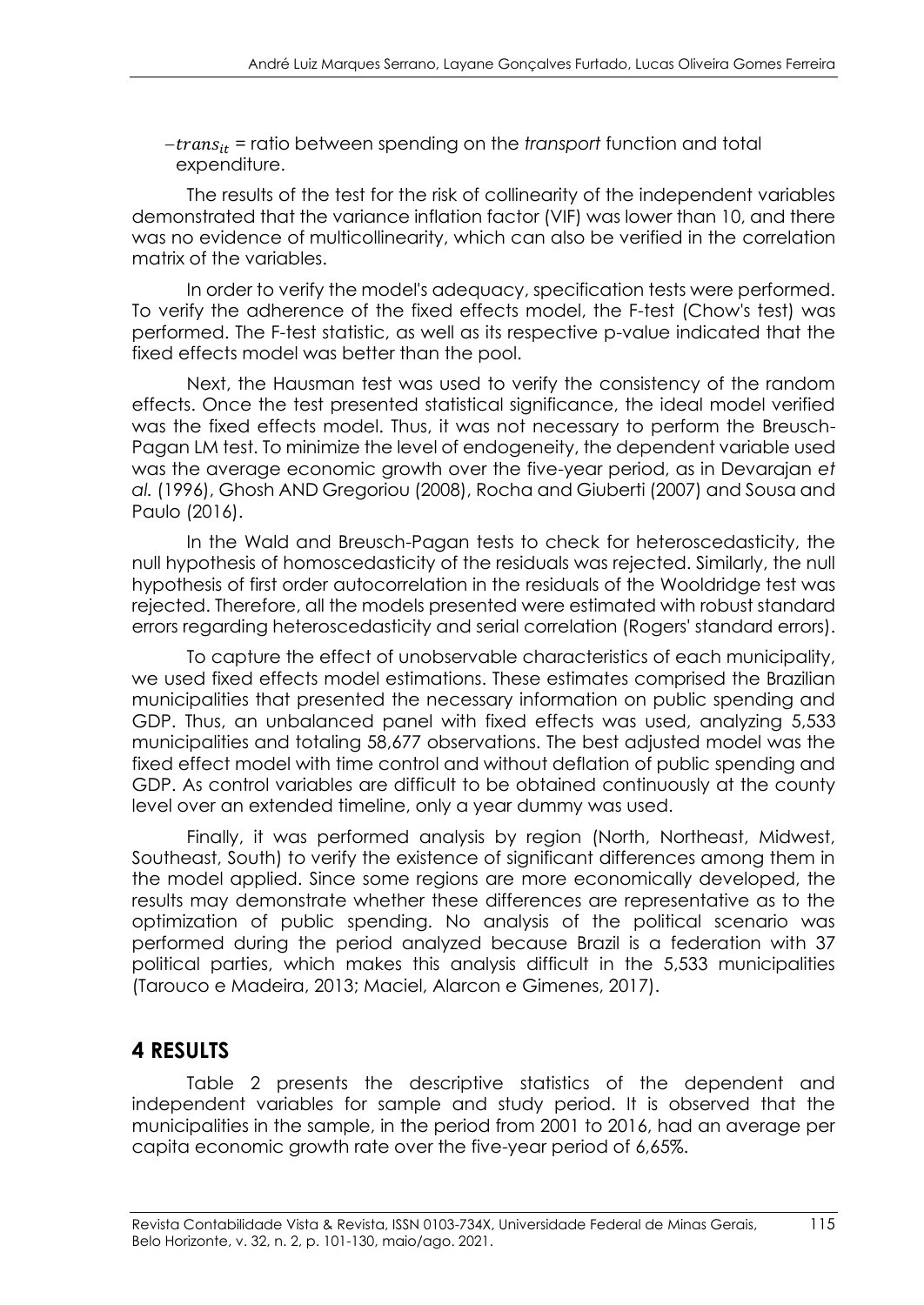|                                    | Average           | $\alpha$ , and $\alpha$ is the contract of the contract in the interpretation variables (70 G, G, $\beta$<br>Average | Average               |                        | [95% confid.<br>interval.] |
|------------------------------------|-------------------|----------------------------------------------------------------------------------------------------------------------|-----------------------|------------------------|----------------------------|
|                                    | Developed<br>mun. | Non-developed<br>mun.                                                                                                | All<br>municipalities |                        | All municipalities         |
| $Y_{i(t+1;t+5)}$                   | 0.068             | 0.066                                                                                                                | 0.067                 | 0.06<br>6              | $Y_{i(t+1;t+5)}$           |
|                                    | $(-0.002)$        | $(-0.000)$                                                                                                           | $(-0.000)$            |                        |                            |
| $GT_{it}/PIB_{it}$                 | 0.097             | 0.202                                                                                                                | 0.192                 | 0.19<br>0              | $GT_{it}/PIB_{it}$         |
|                                    | $(-0.001)$        | $(-0.001)$                                                                                                           | $(-0.001)$            |                        |                            |
| $legisl_{it}$                      | 0.027             | 0.035                                                                                                                | 0.035                 | 0.03<br>4              | legisl <sub>it</sub>       |
|                                    | $(-0.000)$        | $(-0.000)$                                                                                                           | $(-0.000)$            |                        |                            |
| $jud_{it}$                         | 0.003             | 0.002                                                                                                                | 0.003                 | 0.00<br>2              | $jud_{it}$                 |
|                                    | $(-0.000)$        | $(-0.000)$                                                                                                           | $(-0.000)$            |                        |                            |
| $adm\_plan_{it}$                   | 0.152             | 0.169                                                                                                                | 0.167                 | 0.16<br>7              | $adm\_plan_{it}$           |
|                                    | $(-0.001)$        | $(-0.000)$                                                                                                           | $(-0.000)$            |                        |                            |
| $agric_{it}$                       | 0.025             | 0.024                                                                                                                | 0.024                 | 0.02<br>4              | $agric_{it}$               |
|                                    | $(-0.000)$        | $(-0.000)$                                                                                                           | $(-0.000)$            |                        |                            |
| $educ\_cult_{it}$                  | 0.280             | 0.316                                                                                                                | 0.313                 | 0.31<br>$\overline{2}$ | $educ\_cult_{it}$          |
|                                    | $(-0.001)$        | $(-0.000)$                                                                                                           | $(-0.000)$            |                        |                            |
| $hab_$                             | 0.108             | 0.090                                                                                                                | 0.092                 | 0.09<br>1              | $hab_1urb_{it}$            |
|                                    | $(-0.001)$        | $(-0.000)$                                                                                                           | $(-0.000)$            |                        |                            |
| ind_com_serv <sub>it</sub> $0.010$ |                   | 0.005                                                                                                                | 0.005                 | 0.00<br>5              | $ind\_com\_serv_{it}$      |
|                                    | $(-0.000)$        | $(-0.000)$                                                                                                           | $(-0.000)$            |                        |                            |
| sau_san <sub>it</sub>              | 0.239             | 0.224                                                                                                                | 0.226                 | 0.22<br>5              | sau_san <sub>it</sub>      |
|                                    | $(-0.001)$        | $(-0.000)$                                                                                                           | $(-0.000)$            |                        |                            |
| $ass\_prev_{it}$                   | 0.063             | 0.058                                                                                                                | 0.058                 | 0.05<br>8              | $ass\_prev_{it}$           |
|                                    | $(-0.000)$        | $(-0.000)$                                                                                                           | $(-0.000)$            |                        |                            |
| $trans_{it}$                       | 0.050             | 0.048                                                                                                                | 0.048                 | 0.04<br>8              | $trans_{it}$               |
|                                    | $(-0.001)$        | $(-0.000)$                                                                                                           | $(-0.000)$            |                        |                            |
| $seg\_pub_{it}$                    | 0.007             | 0.002                                                                                                                | 0.002                 | 0.00<br>$\overline{2}$ | $seg_1pub_{it}$            |
|                                    | $(-0.000)$        | $(-0.000)$                                                                                                           | $(-0.000)$            |                        |                            |
| $energy_{it}$                      | 0.004             | 0.004                                                                                                                | 0.004                 | 0.00<br>4              | $energy_{it}$              |
|                                    | $(-0.000)$        | $(-0.000)$                                                                                                           | $(-0.000)$            |                        |                            |
| $com_{it}$                         | 0.001             | 0.001                                                                                                                | 0.001                 | 0.00                   | $com_{it}$                 |
|                                    | $(-0.000)$        | $(-0.000)$                                                                                                           | $(-0.000)$            |                        |                            |
| Year<br>Dummy                      | Yes               | Yes                                                                                                                  | Yes                   |                        | Year<br>Dummy              |

#### **Table 2**

Descriptive statistics - mean of dependent and independent variables (% a. a.)

Source: Own preparation based on data from the National Treasury and IBGE. Robust standard errors in parentheses. \*\*\* p<0.01, \*\* p<0.05, \* p<0.1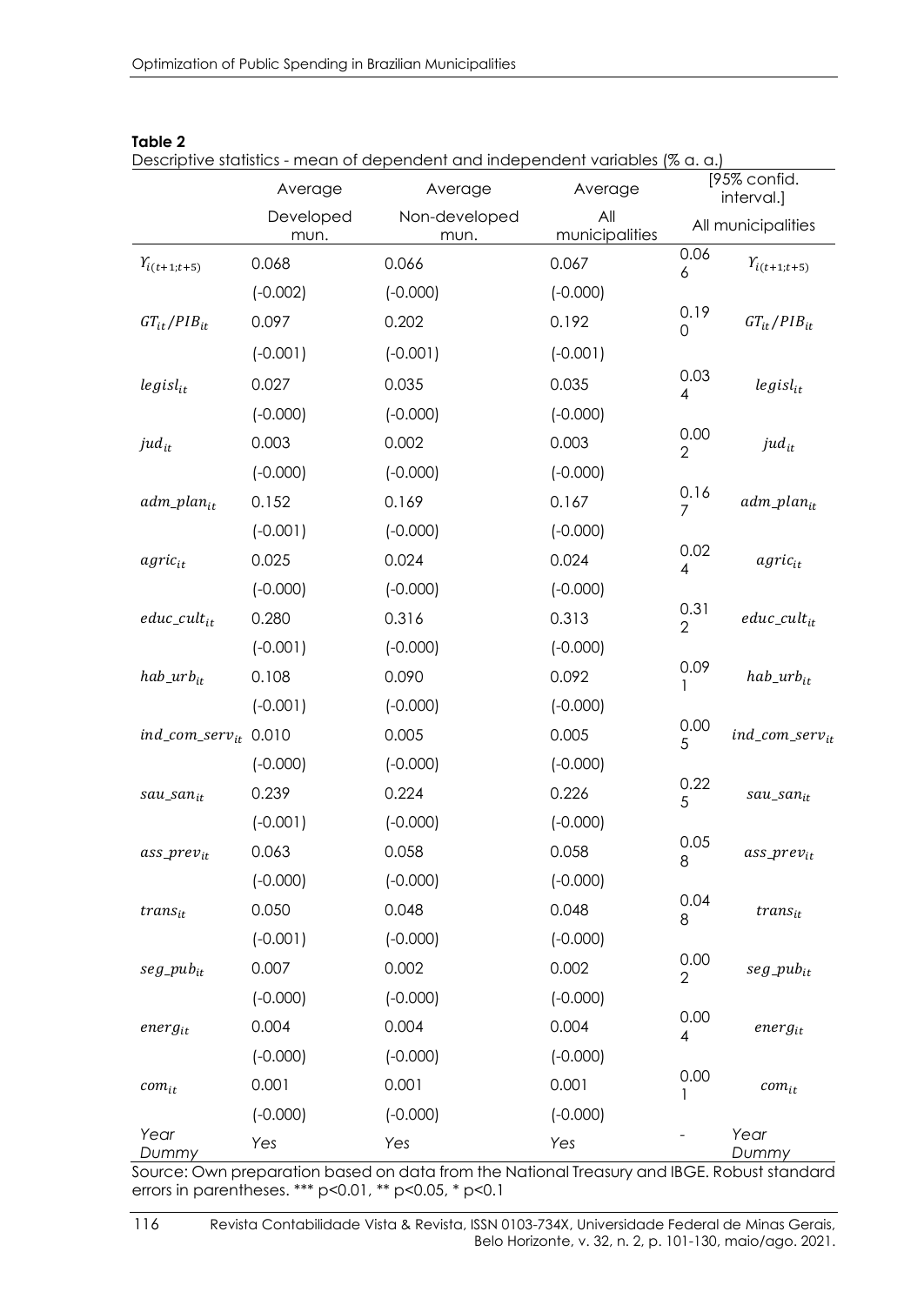A certain similarity is observed between the developed and undeveloped municipalities analyzed. However, it can be seen that spending on health and sanitation, housing and urban planning, assistance and welfare, transportation, agriculture, industry, commerce and services, and public security resulted in larger portions in developed municipalities. Meanwhile, spending on education and culture, administration and planning, legislative and energy resulted in larger portions in the undeveloped municipalities.

Regarding the most expressive expenditures by function in relation to total public spending, spending on education and culture, health and sanitation, administration and planning, housing and urbanism, and assistance and social security comprised 84.23% in developed municipalities and 85.72% in undeveloped ones.

Spending on education and culture and health and sanitation, as expected, represented the largest proportion of municipal public spending (51.90% in developed municipalities and 54.05% in undeveloped ones). This predominance of health and education over the other functional classifications results from the constitutional obligation of applying part of the tax revenues to such expenditures.

#### **4.1 Linear estimations from the empirical model**

The results of the linear estimations of the empirical model are presented in Table 3, showing the following models: (1) Linear model referring to municipalities taken together; (2) Linear model referring to developed municipalities; and (3) Linear model referring to undeveloped municipalities.

|                       | Results of the linear estimations of the empirical model |             |             |  |
|-----------------------|----------------------------------------------------------|-------------|-------------|--|
|                       | (1)                                                      | (2)         | (3)         |  |
| $GT_{it}/PIB_{it}$    | $-0.799***$                                              | $-3,030***$ | $-0,740***$ |  |
|                       | (0, 161)                                                 | (0, 359)    | (0, 154)    |  |
| $legisl_{it}$         | $-0.139*$                                                | $-0,974***$ | $-0,115$    |  |
|                       | (0,0816)                                                 | (0, 337)    | (0,0835)    |  |
| jud $_{it}$           | $-0,223***$                                              | $-0,212$    | $-0,227***$ |  |
|                       | (0,0844)                                                 | (0,309)     | (0,0874)    |  |
| $adm\_plan_{it}$      | $-0,0138$                                                | 0,0796      | $-0,0250$   |  |
|                       | (0,0299)                                                 | (0,0841)    | (0,0319)    |  |
| agric <sub>it</sub>   | 0,0171                                                   | 0,274       | 0,00773     |  |
|                       | (0,0561)                                                 | (0, 215)    | (0,0579)    |  |
| $educ\_cult_{it}$     | 0,00218                                                  | 0,0182      | 0,00306     |  |
|                       | (0,0316)                                                 | (0, 112)    | (0,0333)    |  |
| $hab_1urb_{it}$       | $0,0612*$                                                | $0,171**$   | 0,0598      |  |
|                       | (0,0356)                                                 | (0,0863)    | (0,0376)    |  |
| $ind\_com\_serv_{it}$ | 0,0184                                                   | 0,312       | $-0.0114$   |  |
|                       | (0,100)                                                  | (0, 203)    | (0,110)     |  |
| $sau\_san_{it}$       | $-0.0509*$                                               | $-0,0292$   | $-0.0610*$  |  |
|                       | (0,0297)                                                 | (0,0956)    | (0,0314)    |  |
| $ass\_prev_{it}$      | $-0,0305$                                                | $-0,184$    | $-0,0231$   |  |

#### **Table 3**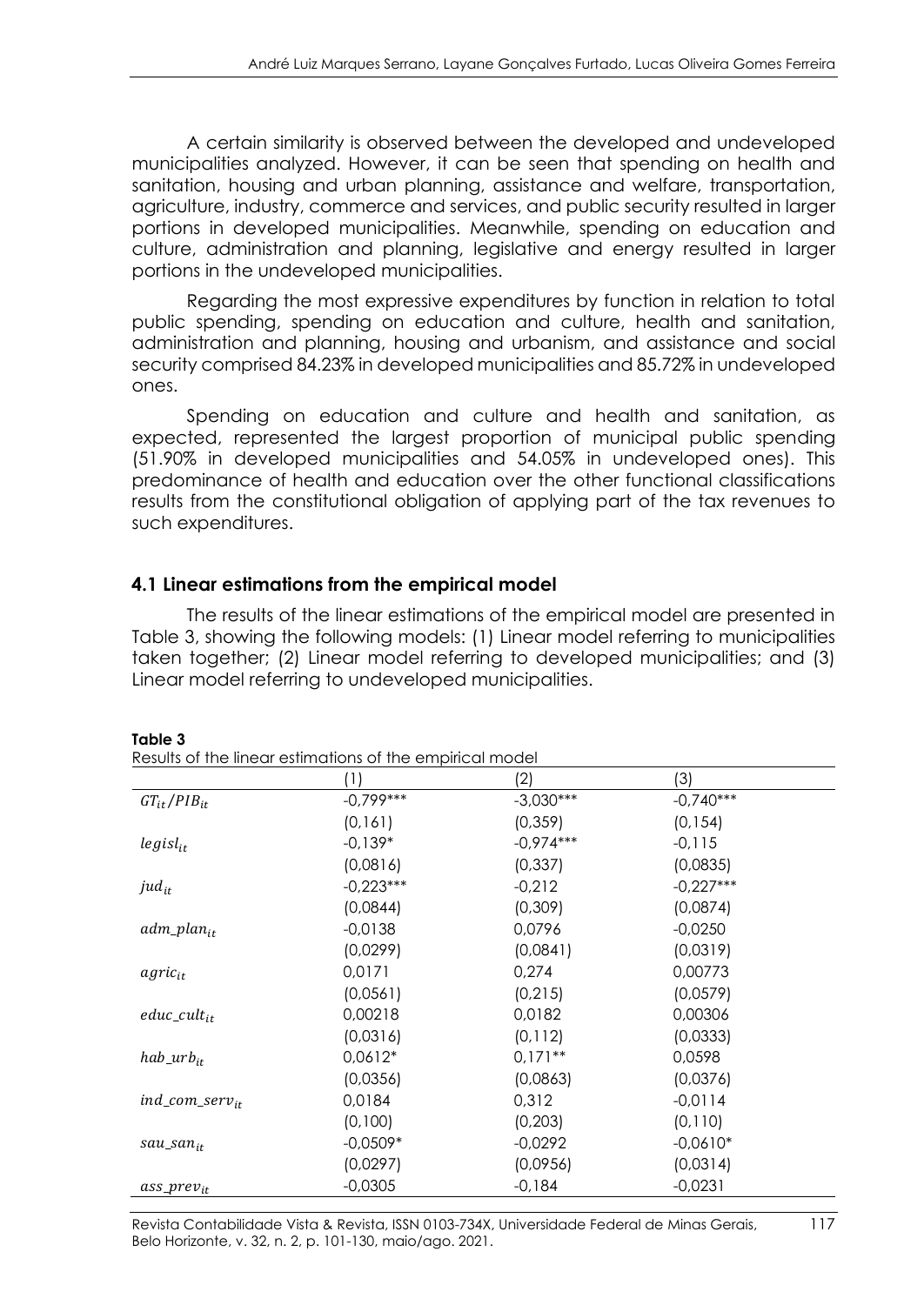|                          | $\left(1\right)$ | (2)        | (3)       |  |
|--------------------------|------------------|------------|-----------|--|
|                          | (0,0457)         | (0, 149)   | (0,0480)  |  |
| $trans_{it}$             | 0,0820**         | 0,137      | 0,0738*   |  |
|                          | (0,0396)         | (0,0972)   | (0,0417)  |  |
| $seg\_pub_{it}$          | $-0,226$         | $-0,00635$ | $-0,315$  |  |
|                          | (0, 220)         | (0, 458)   | (0, 244)  |  |
| $energy_{it}$            | $-0,0428$        | $0,263**$  | $-0,0537$ |  |
|                          | (0, 114)         | (0, 113)   | (0, 138)  |  |
| $com_{it}$               | $-0,400$         | $-0,846$   | $-0,284$  |  |
|                          | (0,309)          | (0,931)    | (0, 323)  |  |
| Constante                | 8,591 ***        | $9,536***$ | 8,503***  |  |
|                          | (0,0299)         | (0,0513)   | (0,0311)  |  |
| Year Dummy               | Sim              | Sim        | Sim       |  |
| Observations             | 58.677           | 5.627      | 53.050    |  |
| <b>Municipalities</b>    | 5.533            | 489        | 5.044     |  |
| R-Squared                | 0,890            | 0,895      | 0,891     |  |
| R <sub>2</sub> - Overall | 0,328            | 0,506      | 0,332     |  |

Source: Own preparation based on data from the National Treasury and IBGE. Robust standard errors in parentheses. \*\*\* p<0.01, \*\* p<0.05, \* p<0.1

In models (1), (2) e (3), the  $GT_{it}/PIB_{it}$  estimations presented negative and statistically significant values, revealing that, in the municipalities taken together or classified as developed and undeveloped, the productivity of municipal expenditures was lower than the dead weight generated by the amount of taxes needed to finance them. Furthermore, in all three models, all year *dummies* variables were statistically significant, indicating that there was a common factor explaining the growth rate of the municipalities. There were changes in the ranking of the municipalities as a function of the evaluations each year of the Firjan index, but there was no problem with outliers because the data and variables were treated, such as the neperian logarithm and the use of these year dummies.

Similar to the results found by Neduziak and Correia (2017) for the states, spending on the legislative function showed negative coefficients. However, only in the municipalities taken together (1) and in those classified as developed (2), presented significant coefficients.

Spending on the health and sanitation function showed negative coefficients in all three models, as well as in Sousa and Paulo's (2016) results for the states. However, only in the models for the municipalities taken together and the undeveloped municipalities were significant.

The results regarding health and sanitation expenditures in undeveloped municipalities corroborate the theoretical model from Devarajan *et al.* (1996), since, in developing countries, normally productive expenditures can become unproductive if carried out in excess.

In the expenditures with the transportation function, the three coefficients were positive, similarly to the results found by Rocha and Giuberti (2007) for the states. However, only in the models of municipalities taken as a whole and of undeveloped municipalities were they significant. In spending on public safety, it is observed that all coefficients (of the three models) were negative and not significant, as in Neduziak and Correia (2017).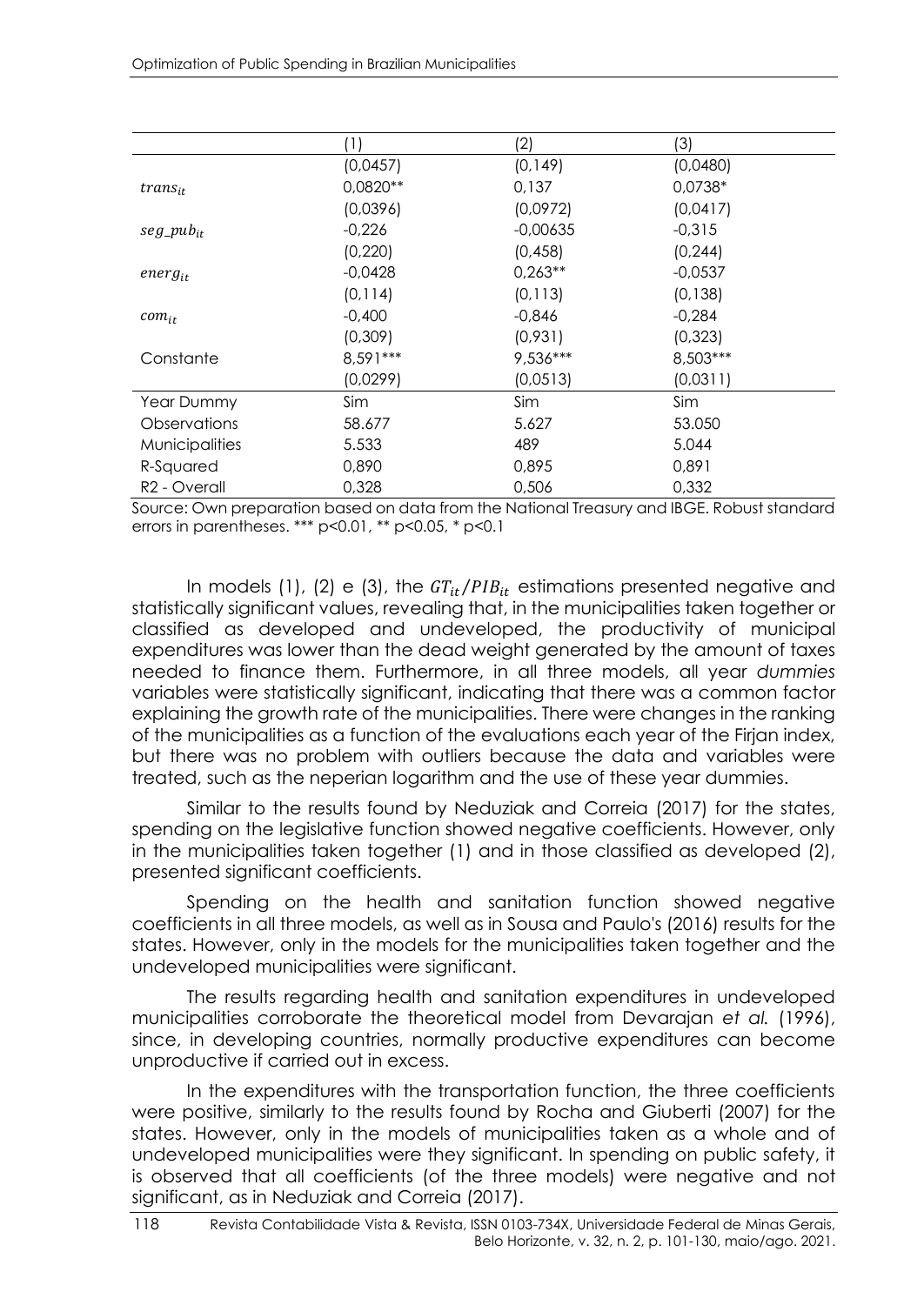Therefore, in the model of municipalities taken as a whole (1), it is observed that spending on the legislative, judicial, and health and sanitation functions negatively affected the per capita growth rate, indicating that they were unproductive. On the other hand, spending on housing and urban planning, and transportation affected positively, indicating that they were productive.

In the model for developed municipalities (2), spending on housing and urban planning and energy were productive, while spending on the legislative function was unproductive. For the undeveloped municipalities (3), spending on the judicial and health and sanitation functions negatively affected the per capita growth rate, indicating that they were unproductive. On the other hand, differently from the results of Devarajan *et al.* (1996), the expense with the transportation function impacted positively, inferring that it was productive. One of the reasons is the difference in samples, because Devarajan *et al.* (1996) studied 43 developing countries for 20 years, 1970 to 1990, while the present study analyzed sample of 5,533 Brazilian municipalities from 2001 to 2016. The sample of countries is different and the sample of municipalities from only one country, which may be the reason for several differences in the results. Moreover, the time period is a potential reason for differences between the studies. While until the 1990s road investment in Brazil was predominant (Santos, 2002), since the 2000s there has been intense investment in air transport, both in airport infrastructure and in public-private investment to make airways viable (Silva & Mourão, 2019). In addition, it is noted that the results presented in the undeveloped municipalities (3) were similar to the results of the model estimated for the entire sample (1), after all, 91% (5,044 of the total of 5,533) of the municipalities are classified as undeveloped by the IFDM.

### **4.2 Quadratic Estimates of the Empirical Model**

**Table 4**

The results of the quadratic estimations of the empirical model are presented in Table 4, showing the following models: (1) Quadratic model referring to municipalities taken together; (2) Quadratic model referring to developed municipalities; and (3) Quadratic model referring to undeveloped municipalities.

| Results of the quadratic estimations of the empirical model |             |               |                   |  |  |
|-------------------------------------------------------------|-------------|---------------|-------------------|--|--|
|                                                             | (1) Total   | (2) Developed | (3) Non Developed |  |  |
| $GT_{it}/PIB_{it}$                                          | $-0,805***$ | $-3,088***$   | $-0.747***$       |  |  |
|                                                             | (0, 164)    | (0, 372)      | (0, 157)          |  |  |
| $legisl_{it}$                                               | $-0,0400$   | $2,712***$    | $-0,0326$         |  |  |
|                                                             | (0, 132)    | (1,018)       | (0, 126)          |  |  |
| $jud_{it}$                                                  | $-0.530***$ | $-0,143$      | $-0.551***$       |  |  |
|                                                             | (0,168)     | (0,631)       | (0, 173)          |  |  |
| $adm\_plan_{it}$                                            | $-0,00912$  | 0,203         | $-0,0358$         |  |  |
|                                                             | (0,0707)    | (0, 252)      | (0,0743)          |  |  |
| $agric_{it}$                                                | $-0,00243$  | 0,515         | $-0.0116$         |  |  |
|                                                             | (0,0836)    | (0, 382)      | (0,0856)          |  |  |
| $educ\_cult_{it}$                                           | $-0,274***$ | $-0,657$      | $-0.252**$        |  |  |
|                                                             | (0, 102)    | (0, 555)      | (0, 105)          |  |  |
| $hab_$                                                      | $-0,0481$   | 0,0166        | $-0.0523$         |  |  |
|                                                             | (0,0663)    | (0, 214)      | (0,0697)          |  |  |

#### Revista Contabilidade Vista & Revista, ISSN 0103-734X, Universidade Federal de Minas Gerais, 119 Belo Horizonte, v. 32, n. 2, p. 101-130, maio/ago. 2021.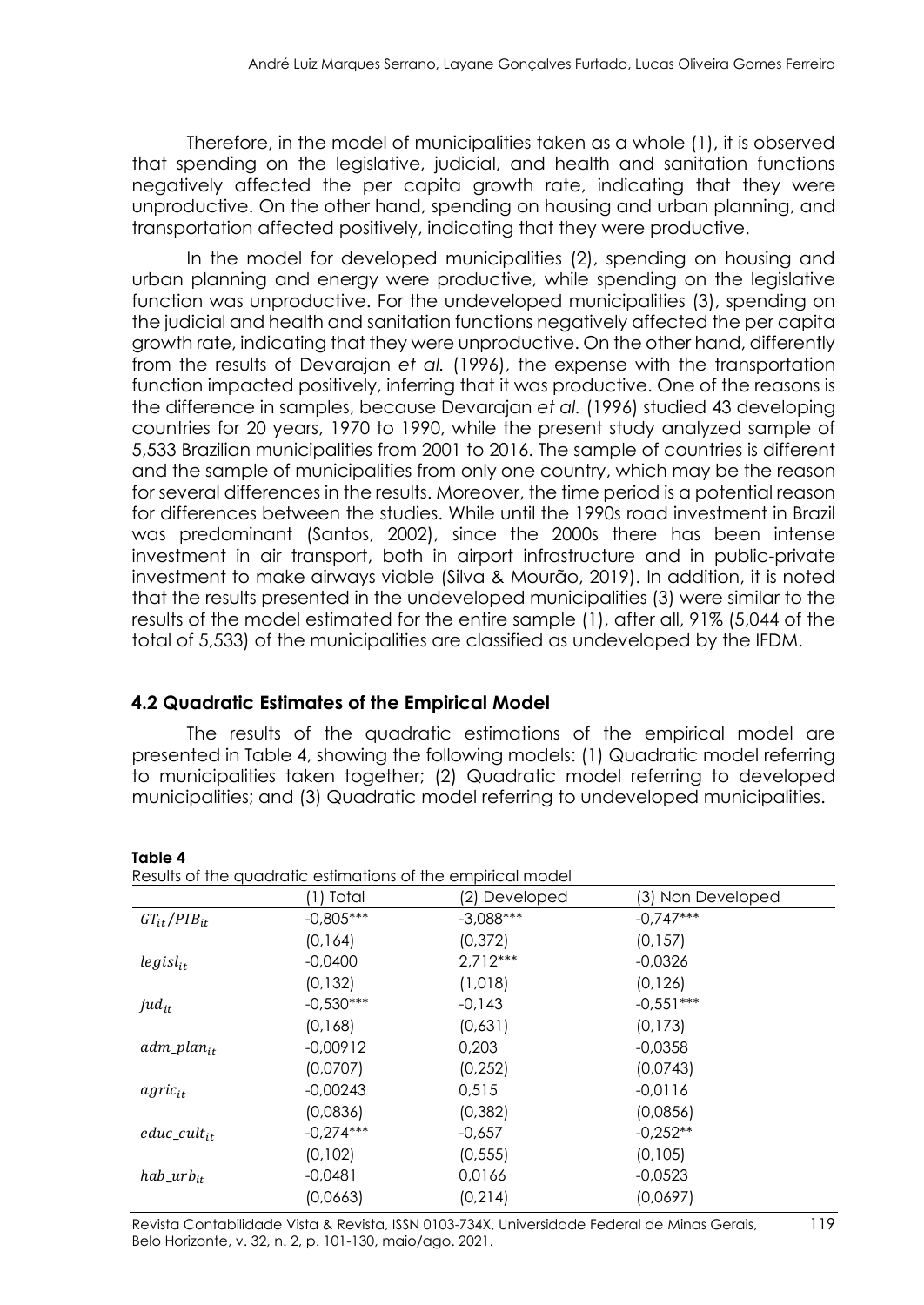|                                     | (1) Total  | (2) Developed | (3) Non Developed |
|-------------------------------------|------------|---------------|-------------------|
| ind_com_ser $v_{it}$                | 0,0879     | 0,369         | 0,0764            |
|                                     | (0, 172)   | (0, 364)      | (0,189)           |
| sau_san <sub>it</sub>               | 0,105      | $0,456*$      | 0,0723            |
|                                     | (0,0787)   | (0, 267)      | (0,0819)          |
| $ass\_prev_{it}$                    | $-0,0798$  | $-0,290$      | $-0,0792$         |
|                                     | (0,0979)   | (0,306)       | (0, 103)          |
| $trans_{it}$                        | $0,156***$ | 0,103         | $0,153**$         |
|                                     | (0,0607)   | (0, 219)      | (0,0630)          |
| $seg\_pub_{it}$                     | $-0,132$   | 0,328         | $-0,324$          |
|                                     | (0, 376)   | (0, 742)      | (0, 439)          |
| $energy_{it}$                       | 0,0756     | 0,383         | 0,157             |
|                                     | (0, 150)   | (0, 363)      | (0, 216)          |
| $com_{it}$                          | $-0,379$   | $-1,876$      | $-0,164$          |
|                                     | (0, 479)   | (2,300)       | (0, 511)          |
| $legisl_{it}^2$                     | $-0,535$   | $-67,27***$   | $-0,214$          |
|                                     | (1, 564)   | (18, 85)      | (1, 370)          |
| $jud_{it}^2$                        | 1,686**    | 0,300         | $1,704**$         |
|                                     | (0,679)    | (3, 103)      | (0,684)           |
| $adm\_plan_{it}^2$                  | 0,0988     | $-0,275$      | 0,136             |
|                                     | (0, 133)   | (0.592)       | (0, 137)          |
| $agric_{it}^2$                      | 0,424      | $-1,987$      | $0,456*$          |
|                                     | (0, 268)   | (1,840)       | (0, 255)          |
| $educ\_cult_{it}^2$                 | $0,480***$ | 0,991         | $0,462***$        |
|                                     | (0, 145)   | (0,960)       | (0, 147)          |
| $hab\_urb_{it}^2$                   | $0,642**$  | 0,436         | $0,681**$         |
|                                     | (0, 270)   | (0, 559)      | (0, 288)          |
| $ind\_com\_serv_{it}^2$             | $-0,185$   | $-0,266$      | $-0,284$          |
|                                     | (0,773)    | (1,858)       | (0,848)           |
| $sau\_san_{it}^2$                   | $-0,137$   | $-0.912*$     | $-0,0735$         |
|                                     | (0, 142)   | (0, 477)      | (0, 146)          |
| ass_prev <sub>it</sub> <sup>2</sup> | 0,631      | 0,330         | 0,714             |
|                                     | (0, 436)   | (1, 210)      | (0, 462)          |
| $trans_{it}^2$                      | $-0,0693$  | 0,128         | $-0,0675$         |
|                                     | (0, 188)   | (0,630)       | (0, 194)          |
| $seg\_pub_{it}^{\hspace{0.05cm} 2}$ | $-0,268$   | $-4,001$      | 0,593             |
|                                     | (1,808)    | (5, 297)      | (2,019)           |
| $energy_{it}^2$                     | $-0,536$   | $-0,440$      | $-2,577$          |
|                                     | (0, 361)   | (0,711)       | (2, 273)          |
| $com_{it}^2$                        | 0,925      | 35,74         | $-0,321$          |
|                                     | (3,677)    | (60, 72)      | (3,736)           |
| Year Dummy                          | Yes        | Yes           | Yes               |
| Observations                        | 58.677     | 5.627         | 53.050            |
| Municipalities                      | 5.533      | 489           | 5.044             |
| R-Squared                           | 0,891      | 0,897         | 0,892             |
| R <sub>2</sub> - Overall            | 0,326      | 0,505         | 0,330             |

Source: Own preparation based on data from the National Treasury and IBGE. Robust standard errors in parentheses. \*\*\* p<0.01, \*\* p<0.05, \* p<0.1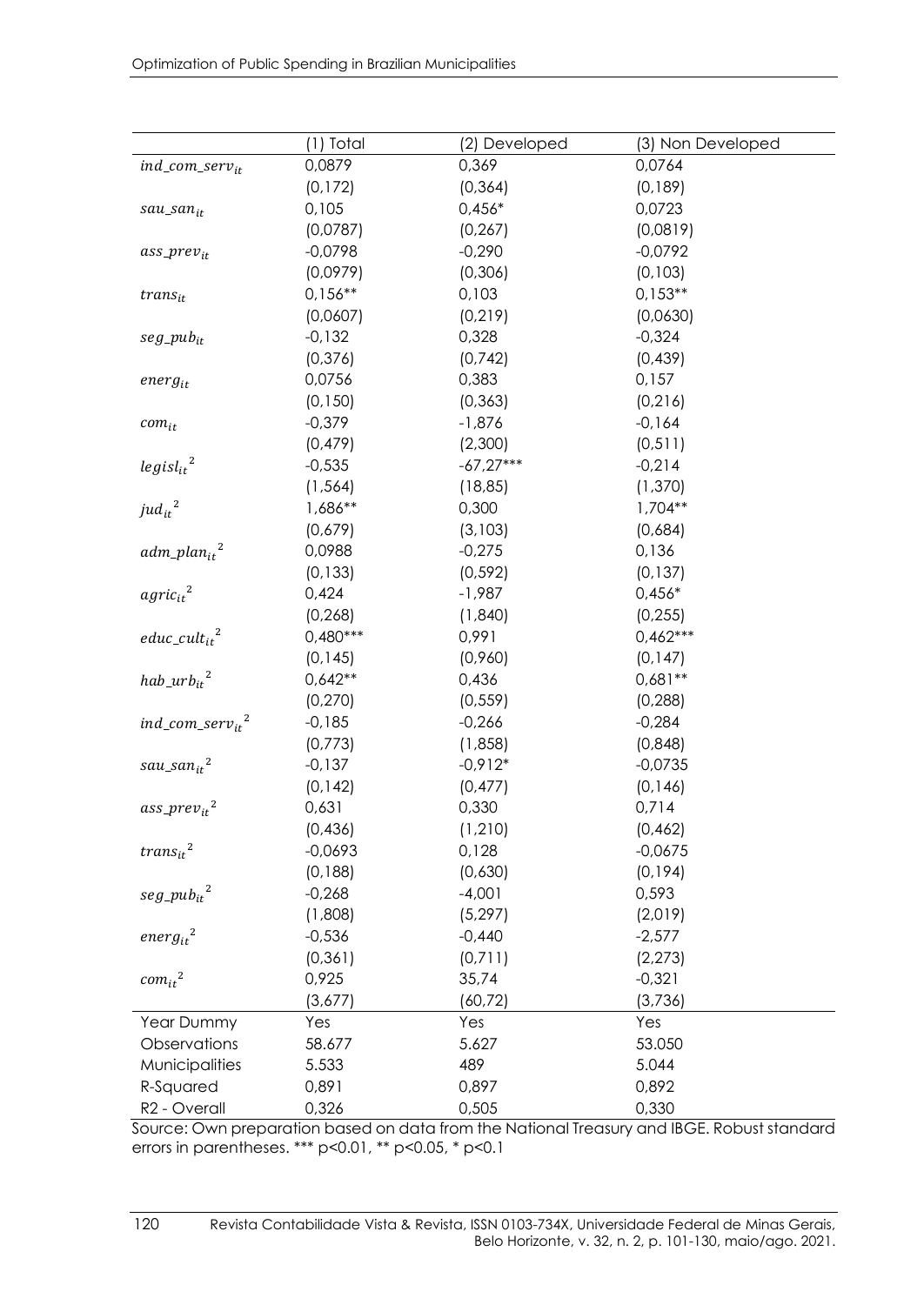Again, the results presented in the undeveloped municipalities were similar to the results of the model estimated for the entire sample. In specifications (1) and (3), the economic growth rate was shown to be a decreasing function of spending on the judicial function and an increasing function of this variable squared, which allows us to infer a non-linear relationship between this spending and municipal economic growth.

Spending on the judicial function was associated with a decrease in the economic growth rate, whose optimal limit, according to the estimated parameters, would be approximately 16%, both for the municipalities taken as a whole, and for the undeveloped municipalities. That is, from approximately 16% onwards, there would be practically no more returns from the increase in spending on the judicial function on the GDP *per capita* growth rate.

When analyzing the average of this expense in the entire sample (Table 2), it was found that, during the period analyzed, the amounts allocated were well below this percentage. Therefore, this unproductivity could be related to the insufficient amount of resources allocated. However, spending on the judicial function is typical of the States and of the Union, in view of the Brazilian federative characteristics, as set forth in the Federal Constitution (see, for example, art. 92, art. 128, art. 132, and art. 134), which justifies the small proportions allocated in the municipalities.

In specifications (1) and (3), the economic growth rate was also shown to be a decreasing function of spending on education and culture and an increasing function of this variable squared. Thus, it is possible to infer a non-linear relationship between this expenditure and municipal economic growth, as in Rocha and Giuberti (2007).

Spending on the education and culture function was associated with a decrease in the economic growth rate. According to the estimated parameters, the optimal limit would be approximately 28%, both for municipalities taken as a whole and for undeveloped municipalities.

When analyzing the average of this spending across the sample (Table 2), it was noted that the average proportion, in the period from 2001 to 2016, exceeded this optimal threshold in the undeveloped municipalities. Therefore, the results regarding spending on education and culture in the undeveloped municipalities confirm the theoretical model of Devarajan *et al.* (1996), which shows that apparently productive expenditures can become unproductive if carried out in excess.

Only in the developed municipalities, specification (2), the economic growth rate was shown to be an increasing function of spending on the legislative and health and sanitation functions and a decreasing function of these variables squared, which allows us to infer a non-linear relationship of these expenditures with municipal economic growth. On the other hand, spending on housing and urban planning and transportation positively affected growth, inferring that they were productive. Therefore, the major contribution is that the expenditures that affect negatively can be excluded or reduced in the public accounts, i.e., the expenditures that are considered unproductive. This finding is relevant in the management of public resources, which are limited.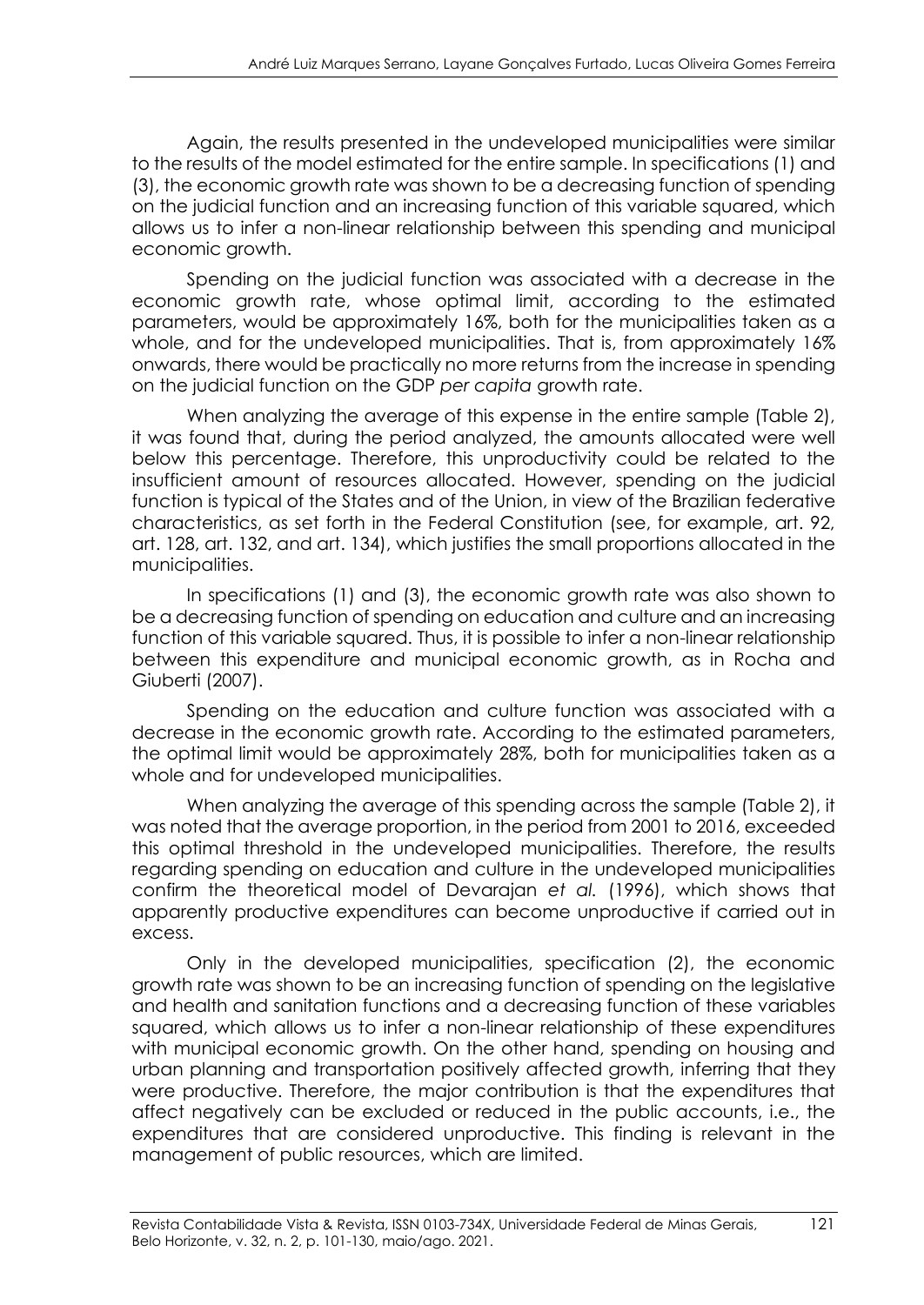Spending on the legislative function was associated with an increase in the economic growth rate, whose optimal limit, according to the estimated parameters, would be approximately 2% for developed municipalities. That is, from approximately 2% onwards, there would be practically no more returns from increasing the ratio between spending on the legislative function and total spending on the of the economy PIB *per capita* growth rate*.*

When analyzing the average of this expenditure throughout the sample (Table 2), it was noted that the average proportion, in the period from 2001 to 2016, exceeded this optimal limit, in the developed municipalities, as it presented the average value of 2.75%. It was also inferred a non-linear relationship in spending on the health and sanitation function, similarly to the results found by Sousa and Paulo (2016). This expenditure was associated with an increase in the economic growth rate, whose optimal limit, according to the estimated parameters, would be approximately 25% for developed municipalities.

When analyzing the average of this expenditure throughout the period from 2001 to 2016 (Table 2), it was noted that the average proportion of developed municipalities did not exceed this optimal limit, presenting a value of 23.87%. The results regarding health and sanitation spending in developed municipalities corroborate with Devarajan *et al.* (1996), who found that in developing countries apparently productive expenditures can become unproductive if carried out in excess. This fact is observed in the present study, since the coefficient was significant at 10%. (-0,912\*). Therefore, answering the research objective, the composition of public expenditures from Brazilian municipalities promotes economic growth when expenditures of functions considered productive are made, as was the case of the significant functions presented in Table 4, observing the groups of developed and undeveloped municipalities.

In short, some spending is considered productive, mainly due to the object that is constituted by the spending (public defense is constituted by spending on defense, education is constituted by spending on defense, and so on). These expenditures should be prioritized in the public administration, and the expenditures considered unproductive should be cut until they evolve to be finally removed from the government budget. Finally, the analysis by region (North, Northeast, Center-West, Southeast, South) did not show significant differences. This analysis was done individually by region, because the use of dummy did not allow us to evaluate the variables due to collinearity problems.

# **5 FINAL CONSIDERATIONS**

In the current economic context in Brazil, it is possible to observe the development of a debate on the directions and proposals of fiscal policies that promote the solvency of the public sector and the stability of the public debt. This study proposed to analyze how the composition of public spending in Brazilian municipalities, based on the functional classification of public expenditure, promoted long-term economic growth, considering the classification of municipalities into developed and undeveloped.

The estimates showed negative and statistically significant values for total spending over GDP, revealing that, in the municipalities taken together or classified as developed and undeveloped, the productivity of municipal spending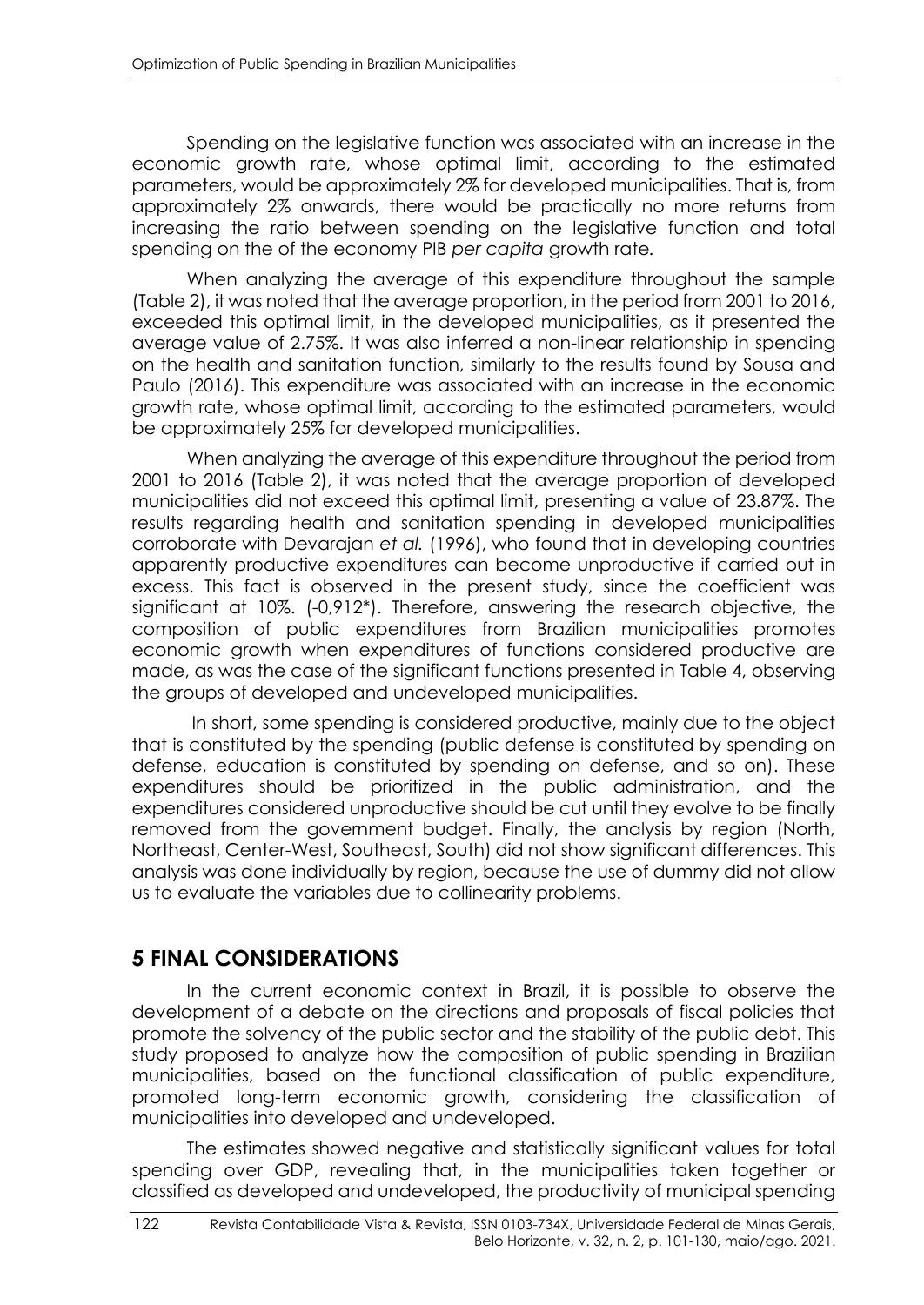was lower than the deadweight generated by the amount of taxes needed to finance it.

Regarding unproductive expenditures, it should be noted that the results found (in the linear and quadratic estimations) may be due to circumstantial characteristics of the period examined, or may indicate the Brazilian reality of misallocation of public resources.

In the model of municipalities taken as a whole, spending on the legislative, judiciary, and health and sanitation functions negatively affected the per capita growth rate, indicating that they were unproductive. On the other hand, spending on housing and urban planning and transportation affected positively, inferring that they were productive. Therefore, the major contribution is that the expenditures that affect negatively can be excluded or reduced in the scope of public accounts. This finding is relevant in the context of public resource management, which is limited.

In the model of developed municipalities, spending on housing and urban planning and energy were productive, and spending on the legislative function was unproductive. For the undeveloped municipalities, spending on the judicial and health and sanitation functions negatively affected the per capita growth rate, indicating that they were unproductive. Spending on transport had a positive impact, indicating that it was productive.

Furthermore, the results presented in the undeveloped municipalities were similar to the results of the model estimated for the entire sample. This similarity possibly stems from the composition of the sample: of the 5,533 municipalities analyzed, 5,044 are classified as undeveloped by the IFDM. The decomposition of the sample in this way, taking the highly developed municipalities, was the intention of the study to test whether the model differed between these highly developed municipalities and the others.

As an additional analysis, considering a theoretical non-linear relationship of public expenditures with economic growth, a quadratic specification was also used. Analyzing all the municipalities in the sample and the undeveloped ones, a non-linear relationship was inferred between spending on judicial functions and on education and culture with economic growth. In developed municipalities, we inferred a non-linear relationship between spending on legislative functions and health and sanitation with economic growth.

Therefore, both in the linear and quadratic estimations, the results of this research corroborate the evidence pointed out in Devarajan *et al.* (1996), since they show different levels of public spending productivity between developed and undeveloped municipalities. Thus, the results were consistent with these authors' study for countries. In view of these results, a recomposition of Brazilian municipal public spending is necessary in order to maximize the contribution of each expenditure to national economic growth. Future researchers may conduct studies proposing models that enable this analysis.

It is noteworthy that, by integrating accounting information on public spending, from the functional classification of public spending, with economic performance, measured by the macroeconomic aggregate of Gross Domestic Product (GDP) per capita, this research linked Accounting with Economics,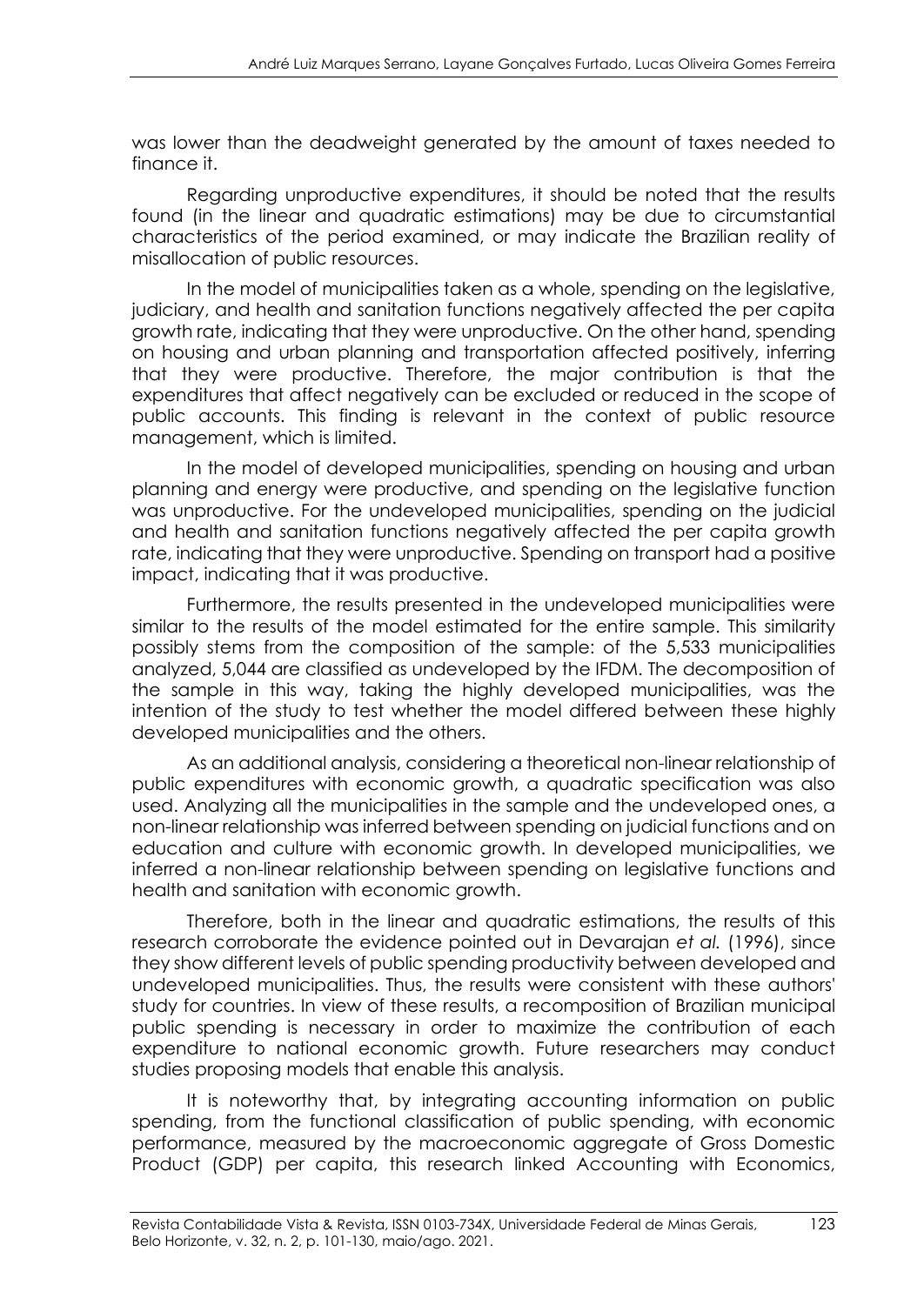allowing an examination and an optimized debate of Brazilian municipal public finance.

However, the focus was primarily on the informational potential of public accounting data in public finance. Therefore, the reasons and stimulating (or inhibiting) consequences of aggregate public spending on economic growth were not highlighted.

As for the scope and quality, we highlight the limitations of data availability and the use of a theoretical model, as a way of simplifying a complex reality. The assumption that there is no casual relationship between the dependent variable and the public spending variables, for example, is configured as a limitation. Therefore, the results and conclusions of this study are restricted to the cutout of the analysis scenario.

It should also be emphasized that the results refer to the set of municipal governments, only classified as developed or undeveloped, and therefore do not apply to individual cases. Furthermore, there was possibly an influence of the relevance of certain municipalities in the composition of the variables studied.

Despite these limitations, the results are considered to be robust, given the coherence of the procedures adopted with the precursor studies, adapting the methodological procedures to the theoretical and empirical frameworks already established in the literature.

For future research, we suggest identifying the reasons for the results found in this study regarding the identification of the composition of municipal public spending and regarding the relationship between the composition and economic growth; investigating other periods, trying to capture, for instance, crisis effects; investigating the composition of municipal spending considering a more detailed classification of municipalities (not only into developed and undeveloped) and/or deepening the debate on fiscal federalism in the analysis of the results of the relationship between municipal public spending and economic growth, given the heterogeneity of Brazilian municipalities; investigate other factors that have an impact on public spending formatting choices and that may influence the relationship between the composition of public spending and economic growth, such as education, birth rate, mortality, unemployment rate, and life expectancy; and investigate the productivity of municipal spending, considering environmental aspects (exploitation of natural resources), regional aspects, human development aspects, among others.

# **REFERENCES**

- Araújo, Jair Andrade de, Monteiro, Vitor Broges & Cavalcante, Cristina Aragão. (2010). A Influência dos gastos públicos no crescimento econômico dos Municípios do Ceará. Instituto de Pesquisa e Estratégia do Ceará - IPECE, Fortaleza.
- Arraes, Ronaldo. A. & Teles, Vladimir. K. (2001). Política fiscal e crescimento econômico: aspectos teóricos e evidências empíricas para as regiões brasileiras. Revista Econômica do Nordeste, 32, n. Especial.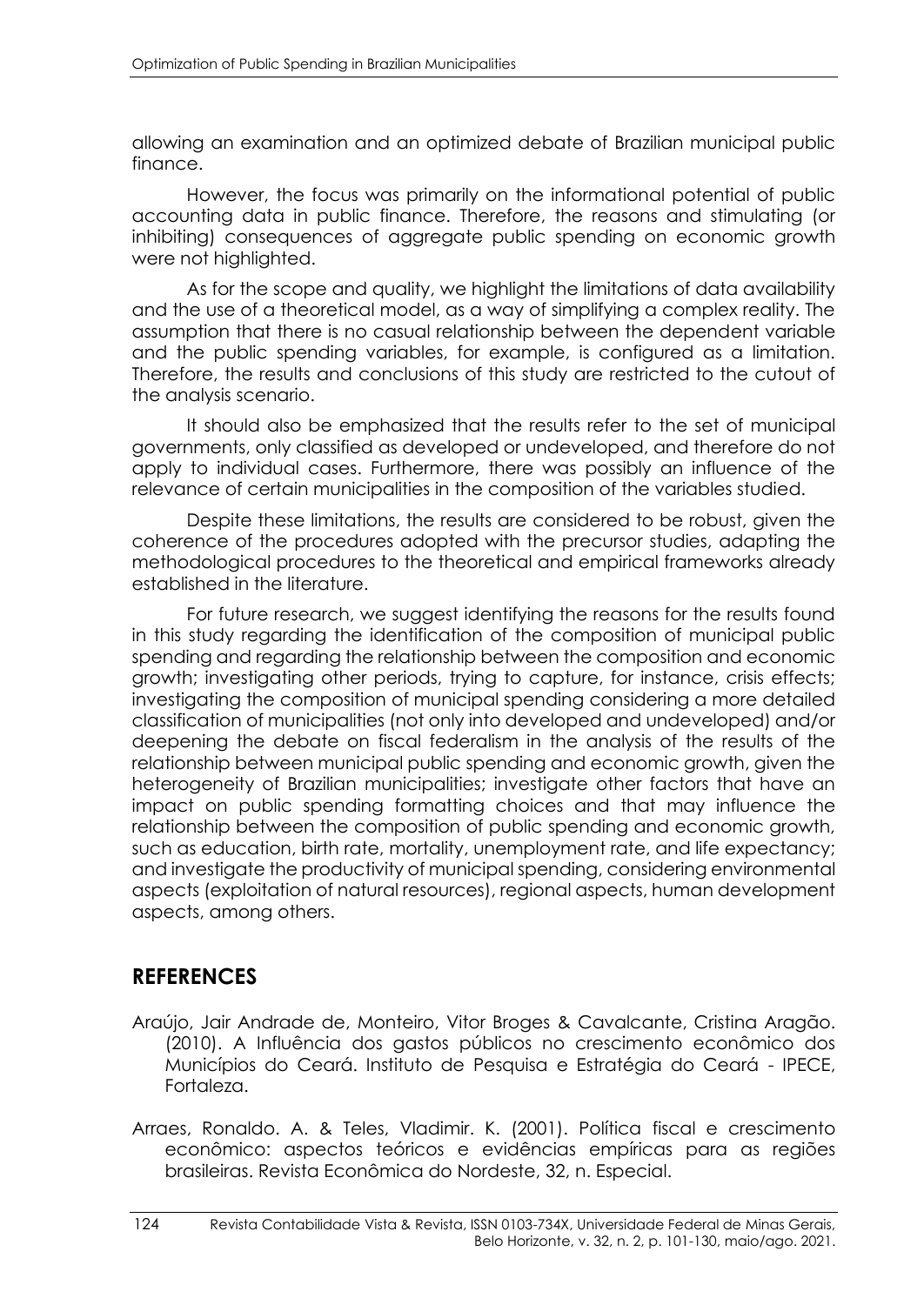- Aschauer, David Alan. (1989). Is public expenditure productive? Journal of monetary economics, v. 23, n. 2, p. 177-200. [http://dx.doi.org/10.1016/0304-](http://dx.doi.org/00.000/0000000) [3932\(89\)90047-0](http://dx.doi.org/00.000/0000000)
- Barro, Robert J. (1991). Economic growth in a cross section of countries. The quarterly journal of economics, 106(2), 407-443. [http://dx.doi.org/10.2307/2937943](http://dx.doi.org/00.000/0000000)
- Barro, Robert J. (1990). Government spending in a simple model of endogeneous growth. Journal of political economy, 98(5), Part 2, S103-S125. [http://dx.doi.org/10.1086/261726](http://dx.doi.org/00.000/0000000)
- Baynaktar, Nihal & Moreno-Dodson, Blanca. (2010). How can public spending help you grow? An empirical analysis for developing countries. The World Bank. http://dx.doi.org[/10.1596/1813-9450-5367](https://doi.org/10.1596/1813-9450-5367)
- Bleaney, Michael, Gemmell, Norman & Kneller, Richard. (2001). Testing the endogenous growth model: public expenditure, taxation, and growth over the long run. Canadian Journal of Economics/Revue canadienne d'économique, 34(1), 36-57. http://dx.doi.org[/10.1111/0008-4085.00061](https://doi.org/10.1111/0008-4085.00061)
- Bogoni, Nadia Mar, Hein, Nelson & Beuren, Ilse Maria. (2011). Análise da relação entre crescimento econômico e gastos públicos nas maiores cidades da região Sul do Brasil. Revista de administração pública, 45(1), 159-179. http://dx.doi.org/10.1590/S0034-76122011000100008
- Bose, Niloy, Haque, M. Emranul & Osborn, Denise R. (2007). Public expenditure and economic growth: A disaggregated analysis for developing countries. The Manchester School, 75(5), 533-556. http://dx.doi.org[/10.1111/j.1467-](https://doi.org/10.1111/j.1467-9957.2007.01028.x) [9957.2007.01028.x](https://doi.org/10.1111/j.1467-9957.2007.01028.x)
- Campo, Jacobo & Mendoza, Henry. (2018). Gasto público y crecimiento económico: un análisis regional para Colombia, 1984-2012. Lecturas de Economía, 88, 77-108. [http://www.scielo.org.co/pdf/le/n88/0120-2596-le-88-](http://www.scielo.org.co/pdf/le/n88/0120-2596-le-88-00077.pdf) [00077.pdf](http://www.scielo.org.co/pdf/le/n88/0120-2596-le-88-00077.pdf)
- Cândido Júnior, José O. (2001). Os gastos públicos no Brasil são produtivos? Brasília: IPEA, fev. (Texto para discussão n. 781). [http://ipea.gov.br/agencia/images/stories/PDFs/TDs/td\\_0781.pdf](http://ipea.gov.br/agencia/images/stories/PDFs/TDs/td_0781.pdf)
- Carboni, Oliviero A. & Medda, Giuseppe. (2011). Size and composition of public spending in a neoclassical growth model. Metroeconomica, 62(1), 150-170. http://dx.doi.org[/10.1111/j.1467-999X.2010.04093.x](https://doi.org/10.1111/j.1467-999X.2010.04093.x)
- Cardoso, Vanessa R. dos Santos, Pansani, Daniel A., Serrano, André Luiz M. & Wilbert Marcelo D. (2018). Sustentabilidade da dívida pública: uma análise de curto e longo prazo aplicada aos municípios agregados. Revista Universo Contábil, 14(3), 07-27, jul./set. http://dx.doi.org[/10.4270/RUC.2018317](https://proxy.furb.br/ojs/index.php/universocontabil/article/view/6653/Cardoso_Pansani_Serrano_Wilbert)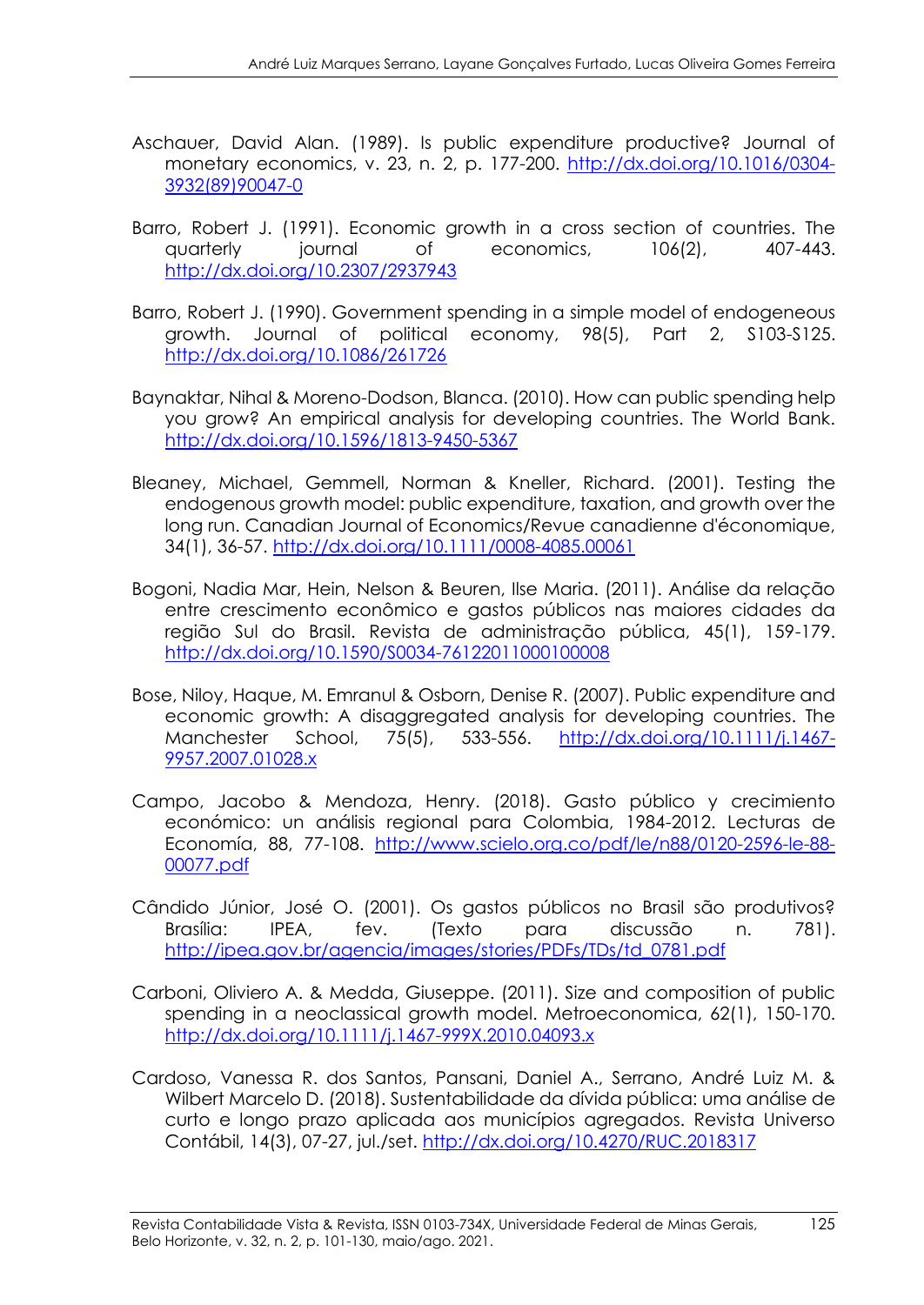- Cashin, P. (1995). Government Spending, Taxes and Economic Growth. IMF Staff Papers, 42(2), 237-269.
- Cavallo, Eduardo & Daude, Christian. (2008). Public investment in developing countries: A blessing or a curse? Journal of Comparative Economics, 39(1), p. 65-81. http://dx.doi.org/ [10.2139/ssrn.1820935](http://dx.doi.org/10.2139/ssrn.1820935)
- Degenhart, Larissa et al. (2016). Relação entre crescimento econômico e gastos públicos dos municípios da região norte do Brasil. Revista Eletrônica de Administração e Turismo-ReAT, 9(5), 1050-1072. http://dx.doi.org[/10.15210/REAT.V9I5.7487](https://doi.org/10.15210/reat.v9i5.7487)
- Devarajan, Shantayan, Swarrop, Vinaya & Zou, Heng-fu. (1996). The composition of public expenditure and economic growth. Journal of Monetary Economics, 37(2), 313-344. http://dx.doi.org[/10.1016/S0304-3932\(96\)90039-2](https://doi.org/10.1016/S0304-3932(96)90039-2)
- Divino, José Angelo & Silva Junior, Rogério Lúcio Soares da. (2012). Composição dos gastos públicos e crescimento econômico dos municípios brasileiros. Revista **Economia**, Economia, 13(2). http://www.anpec.org.br/revista/vol13/vol13n3ap507\_528.pdf
- Domar, E. (1946). Capital Expansion, Rate of Growth, and Employment. Econometrica, 14(2), 137-147. http://dx.doi.org[/10.2307/1905364](https://doi.org/10.2307/1905364)
- Farrel, M. J. (1957). A measurement of productive efficiency. Journal of The Royal Statistical Society, 120, 254-290. <http://dx.doi.org/10.2307/2343100>
- Fernandes, José Lúcio Tozetti. (2016). Maldição dos recursos naturais e produtividade do gasto público nos municípios brasileiros. Tese (Doutorado em Ciências Contábeis) – Programa Multi-institucional e Inter-Regional de Pós-Graduação em Ciências Contábeis UnB/UFPB/UFRN, Universidade de Brasília, Brasília. https://repositorio.unb.br/handle/10482/20170
- Fournier, Jean-Marc & Johansson, Åsa. (2016). The effect of the size and the mix of public spending on growth and inequality. OECD Publishing, 1344. http://dx.doi.org/10.1787/f99f6b36-en
- Ghosh, Sugata & Gregoriou, Andros. (2008). The composition of government spending and growth: is current or capital spending better? Oxford Economic Papers, 60(3), 484-516. <http://dx.doi.org/10.1093/oep/gpn005>
- Giambiagi, Fabio & Sidone, Otávio José Guerci. (2018). A reforma previdenciária e o teto do Regime Geral de Previdência Social (RGPS). Rio de Janeiro: Banco Nacional de Desenvolvimento Econômico e Social.
- Giuberti, Ana Carolina & Rocha, Fabiana. (2015). Composição ótima do gasto público para o crescimento econômico. In: Boueri, Rogério; Rocha, Fabiana; Rodopoulos, Fabiana (Organizadores). Avaliação da qualidade do gasto público e mensuração da eficiência. Brasília: Secretaria do Tesouro Nacional.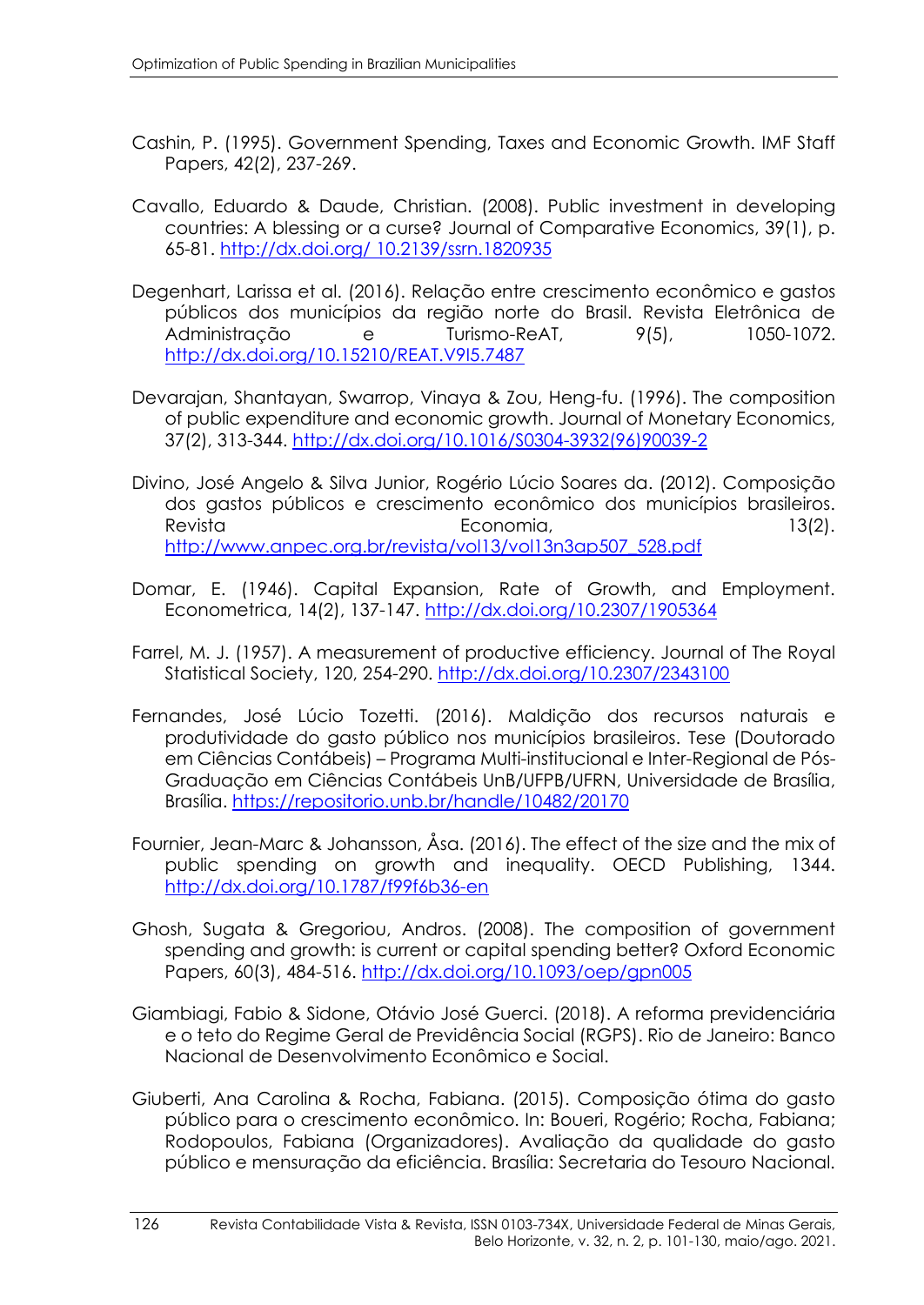- Gramlich, Edward M. (1994). Infrastructure investment: A review essay. Journal of economic literature, 32(3), 1176-1196.
- Harrod, R. (1972). An Essay in Dynamic Theory. In: Economic Essays. Palgrave Macmillan, London.
- Herrera, Santiago & Blanco, Fernando. (2004). The quality of fiscal adjustment and the long run growth impact of fiscal policy in Brazil. Draft paper, World Bank. <http://hdl.handle.net/10986/9299>
- Heintz, James. (2010). The impact of public capital on the US private economy: new evidence and analysis. International Review of Applied Economics, 24(5), 619-632. [http://dx.doi.org/10.1080/02692170903426104](https://doi.org/10.1080/02692170903426104)
- Johansson, Åsa. (2016). Public Finance, Economic Growth and Inequality. OECD Economic Department Working Papers. OECD Publishing, 1346. [https://www.oecd.org/economy/public-finance/Public-finance-economic](https://www.oecd.org/economy/public-finance/Public-finance-economic-growth-and-inequality-a-survey-of-the-evidence.pdf)[growth-and-inequality-a-survey-of-the-evidence.pdf](https://www.oecd.org/economy/public-finance/Public-finance-economic-growth-and-inequality-a-survey-of-the-evidence.pdf)
- Kneller, Richard, Bleaney, Michael F. & Gemmell, Norman. (1999). Fiscal policy and growth: evidence from OECD countries. Journal of Public Economics, 74(2), 171-190. [http://dx.doi.org/10.1016/S0047-2727\(99\)00022-5](https://doi.org/10.1016/S0047-2727(99)00022-5)
- Kneller, Richard & Misch, Florian. (2014). The effects of public spending composition on firm productivity. Economic Inquiry, 52(4), 1525-1542. [http://dx.doi.org/10.1111/ecin.12092](https://doi.org/10.1111/ecin.12092)
- Lovell, C. A. K. (1993). Production frontiers and productive efficiency. In: The measurement of productive efficiency: techniques and applications. New York: Oxford University Press, 3-67.
- Lupu, D., Petrisor, M. B., Bercu, A. & Tofan, M. (2018). The Impact of Public Expenditures on Economic Growth: A Case Study of Central and Eastern European Countries. Emerging Markets Finance and trade, 54(3), 552-570. <http://dx.doi.org/10.1080/1540496X.2017.1419127>
- Macedo, J. J. & Corbari, E. C. (2009). Efeitos da Lei de Responsabilidade Fiscal no endividamento dos municípios brasileiros: uma análise de dados em painéis. Revista Contabilidade & Finanças, 20(51), 44-60, set./dez. [http://dx.doi.org/10.1590/S1519-70772009000300004](https://doi.org/10.1590/S1519-70772009000300004)
- Maciel, A. P. B.; Alarcon, A. O. & Gimenes, É. R. (2018). Partidos políticos e espectro ideológico: Parlamentares, especialistas, esquerda e direita no Brasil. Revista Eletrônica de Ciência Política, 8(3), 72-88. <http://dx.doi.org/10.5380/recp.v8i3.54834>
- Makuyana, Garikai & Odhiambo, Nicholas M. (2017). Public and private investment and economic growth in Zimbabwe: An empirical test. Business and Economic Horizons, 13(1), 60-76. http://dx.doi.org/10.22004/ag.econ.264626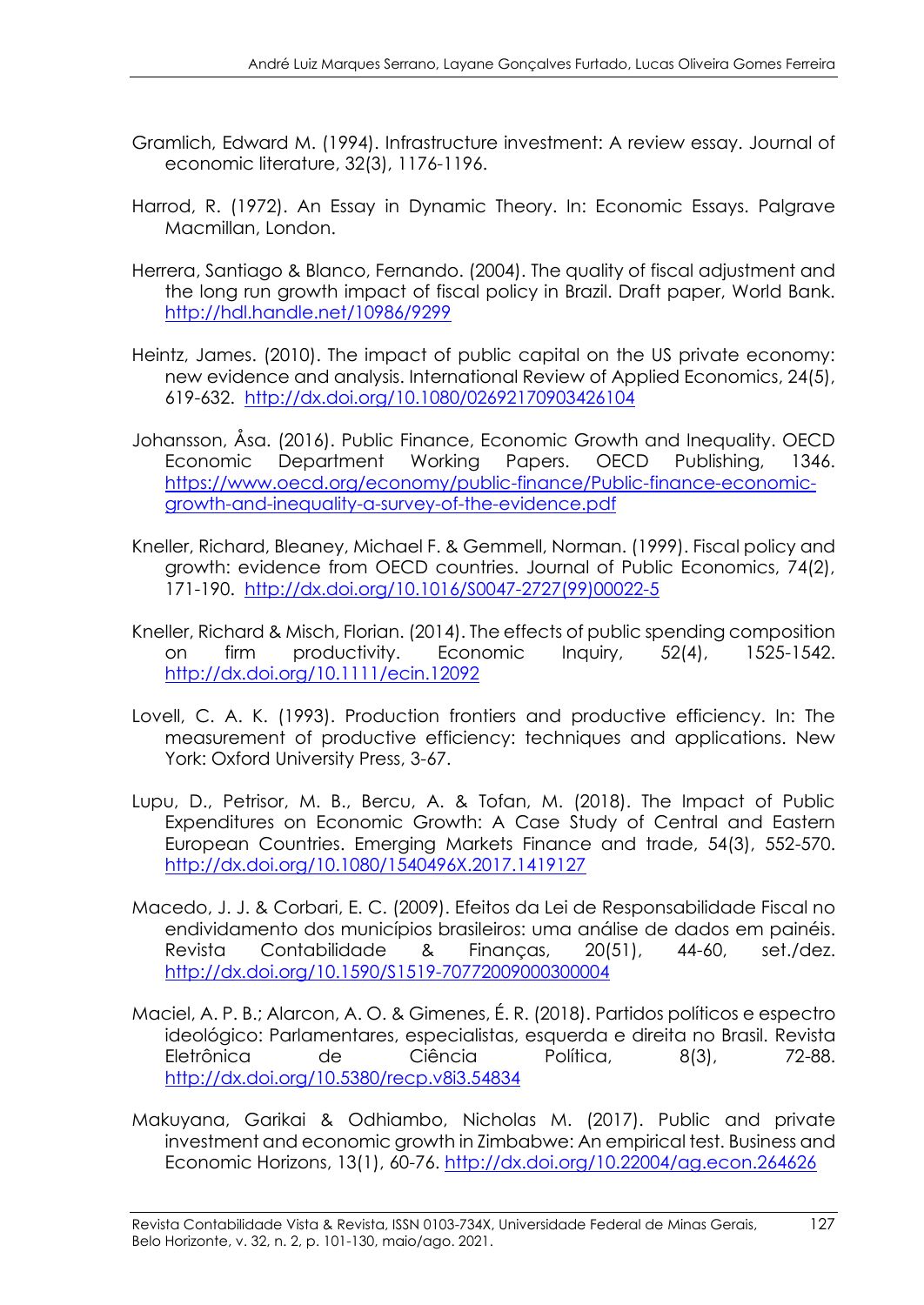- Miller, Stephen M. & Russek, Frank S. (1997). Fiscal structures and economic growth: international evidence. Economic Inquiry, 35(3), 603-613. <http://dx.doi.org/10.1111/j.1465-7295.1997.tb02036.x>
- Moreno-Dodson, Blanca. (2008). Assessing the Impact of Public Spending on Growth: An Empirical Analysis for Seven Fast Growing Countries. Policy Research Working Paper, 4663. <http://hdl.handle.net/10986/6850>
- Moreno-Dodson, Blanca & Baynaktar, Nihal. (2011). How Public Spending Can Help You Grow: An Empirical Analysis for Developing Countries. World Bank-Economic Premise, 48, 1-4. <http://hdl.handle.net/10986/10107>
- Neduziak, Luiz Carlos Ribeiro & Correia, Fernando Motta. (2017). Alocação dos gastos públicos e crescimento econômico: um estudo em painel para os estados brasileiros. Revista de Administração Pública, 51(4), 616-632. <http://dx.doi.org/10.1590/0034-7612155177>
- Ntembe, Augustin, Amin, Aloysius Ajab & Tawah, Regina. (2017). Analysis of public investments and economic growth in Cameroon. Journal of Economics and Finance, 42(3), 591-614. <http://dx.doi.org/10.1007/s12197-017-9411-0>
- Ogundipe, Adeyemi A. & Oluwatobi, Stephen. (2013). Government spending and economic growth in Nigeria: Evidence from disaggregated analysis. Journal of Business Management and Applied Economics, 2(4), 1-10. <http://dx.doi.org/10.9734/air/2019/v19i430128>
- Piccoli, Marcio Roberto, Baronchello, Débora & Nardi, Janini. (2017). A importância do gasto público no crescimento econômico municipal. Revista de Administração e Contabilidade-RAC (CNEC), 16(32). <https://core.ac.uk/reader/229768530>
- Ram, Rami. (1986). Government size and economic growth: a new framework and some evidence from cross-section and time-series data. The American Economic Review, 76(1), 191-203. <http://dx.doi.org/10.1007/BF00204946>

Rezende, Fernando. (2010). Finanças públicas. São Paulo: Atlas.

- Rocha, F. & Giuberti, A. C. (2007). Composição do gasto público e crescimento econômico: uma avaliação macroeconômica da qualidade dos gastos dos estados brasileiros. Economia Aplicada, 11(4), 463-485. <http://dx.doi.org/10.1590/S1413-80502007000400001>
- Rodrigues, Rodrigo Vilela & Teixeira, Erly Cardoso. (2010). Gasto público e crescimento econômico no Brasil: uma análise comparativa dos gastos das esferas de governo. Revista Brasileira de Economia, 64(4), 423-438. <http://dx.doi.org/10.1590/S0034-71402010000400005>
- Santos, João Almeida. (2002). História do transporte rodoviário. Revista Ibero Americana de Estratégia, 1(1), 27-32.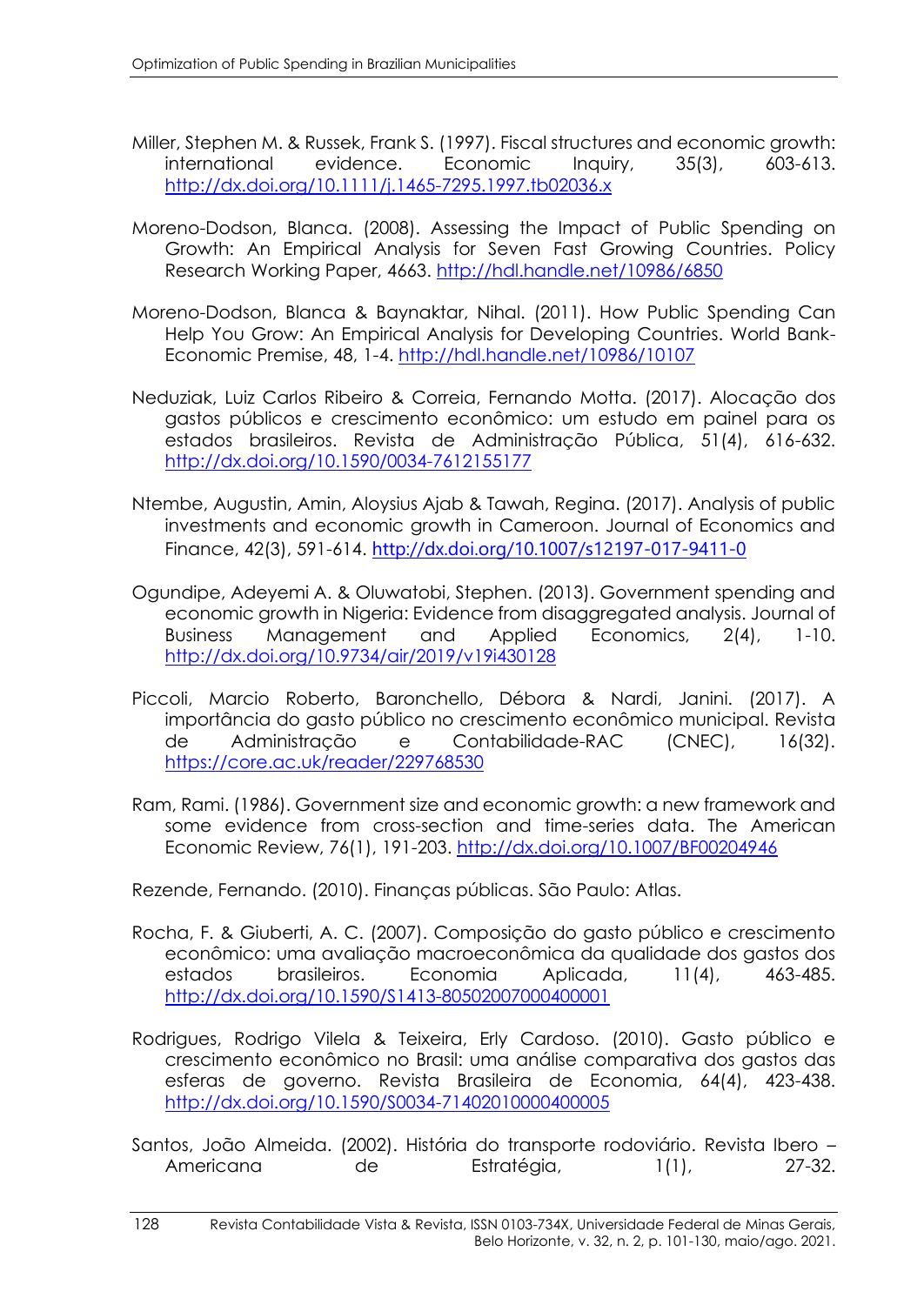http://www.spell.org.br/documentos/ver/26647/historia-do-transporterodoviario/i/pt-br

- Schumpeter, Joseph A. (1961). The Theory of Economic Development. Oxford: Oxford University Press, 1961.
- Silva, Gabriela Aguiar da & Mourão, Gustavo Nunes. (2019). Concentração no mercado de transporte aéreo de passageiros no brasil: uma avaliação do período 2000-2017. Caderno PAIC, 20(1), 97-116. https://cadernopaic.fae.edu/cadernopaic/article/view/346
- Silva, Guilherme Jonas Costa & Santolin, Roberto Salvador. (2012). Gastos públicos e crescimento econômico recente dos estados brasileiros. Revista Economia & Tecnologia, 8(3). <http://dx.doi.org/10.5380/ret.v8i3.29870>
- Sousa, Rossana Guerra & Paulo, Edilson. (2016). Produtividade dos Gastos Públicos dos Estados Brasileiros. Um Estudo Empírico no Período de 1995 a 2010. Desenvolvimento em Questão, 14(36). [http://dx.doi.org/10.21527/2237-](http://dx.doi.org/10.21527/2237-6453.2016.36.187-219) [6453.2016.36.187-219](http://dx.doi.org/10.21527/2237-6453.2016.36.187-219)
- Souza, G. S. de. (2007). Política fiscal e crescimento econômico: evidências para o caso brasileiro. Dissertação (Mestrado em Economia) – Departamento de Economia da Faculdade de Economia, Administração e Contabilidade de Ribeirão Preto da Universidade de São Paulo (FEA-RP/USP), Universidade de São Paulo, Ribeirão Preto. http://dx.doi.org/10.11606/D.96.2007.tde-25072007- 083907
- Souza, G. S. de., Kannebley JR., S. & Diniz, E. M. (2010). Política fiscal e crescimento de longo prazo no Brasil: evidências para dados do orçamento função. Pesquisa e Planejamento Econômico, 40(1), 41-84, abr. http://repositorio.ipea.gov.br/handle/11058/5103
- Tarouco, G. da S. & Madeira, R. M. (2013). Partidos, programas e o debate sobre esquerda e direita no Brasil. Revista de Sociologia e Política, 21(45), 149-165. http://dx.doi.org/10.1590/S0104-44782013000100011
- Yilmaz, G. (2018). Composition of public investment and economic growth: evidence from Turkish provinces, 1975-2001. Public Sector Economics, 42(2), 187-214. <http://dx.doi.org/10.3326/pse.42.2.10>